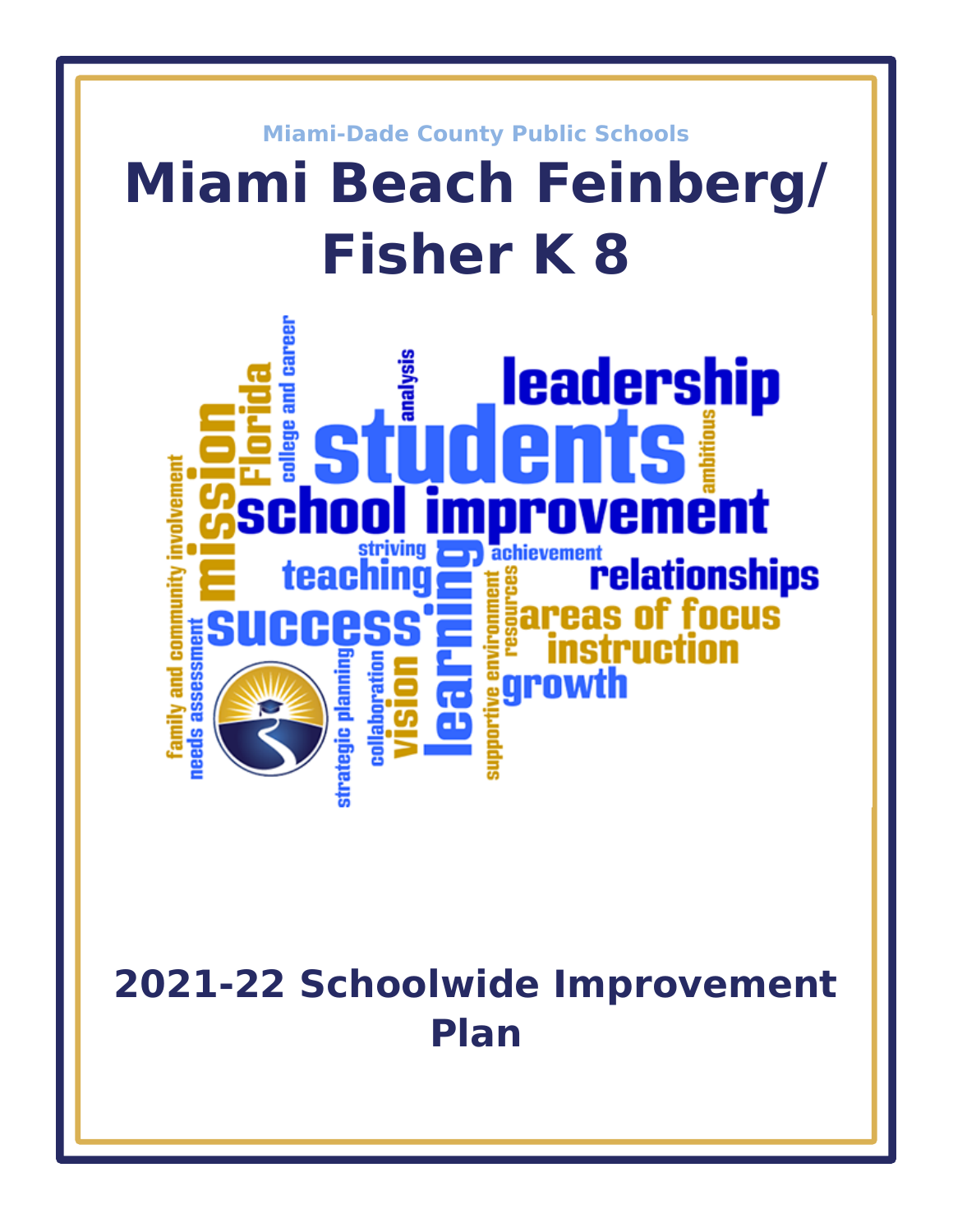# **Table of Contents**

| <b>School Demographics</b>                | 3  |
|-------------------------------------------|----|
| <b>Purpose and Outline of the SIP</b>     | 4  |
| <b>School Information</b>                 | 5  |
| <b>Needs Assessment</b>                   | 10 |
| <b>Planning for Improvement</b>           | 23 |
| <b>Positive Culture &amp; Environment</b> | 32 |
| <b>Budget to Support Goals</b>            | O  |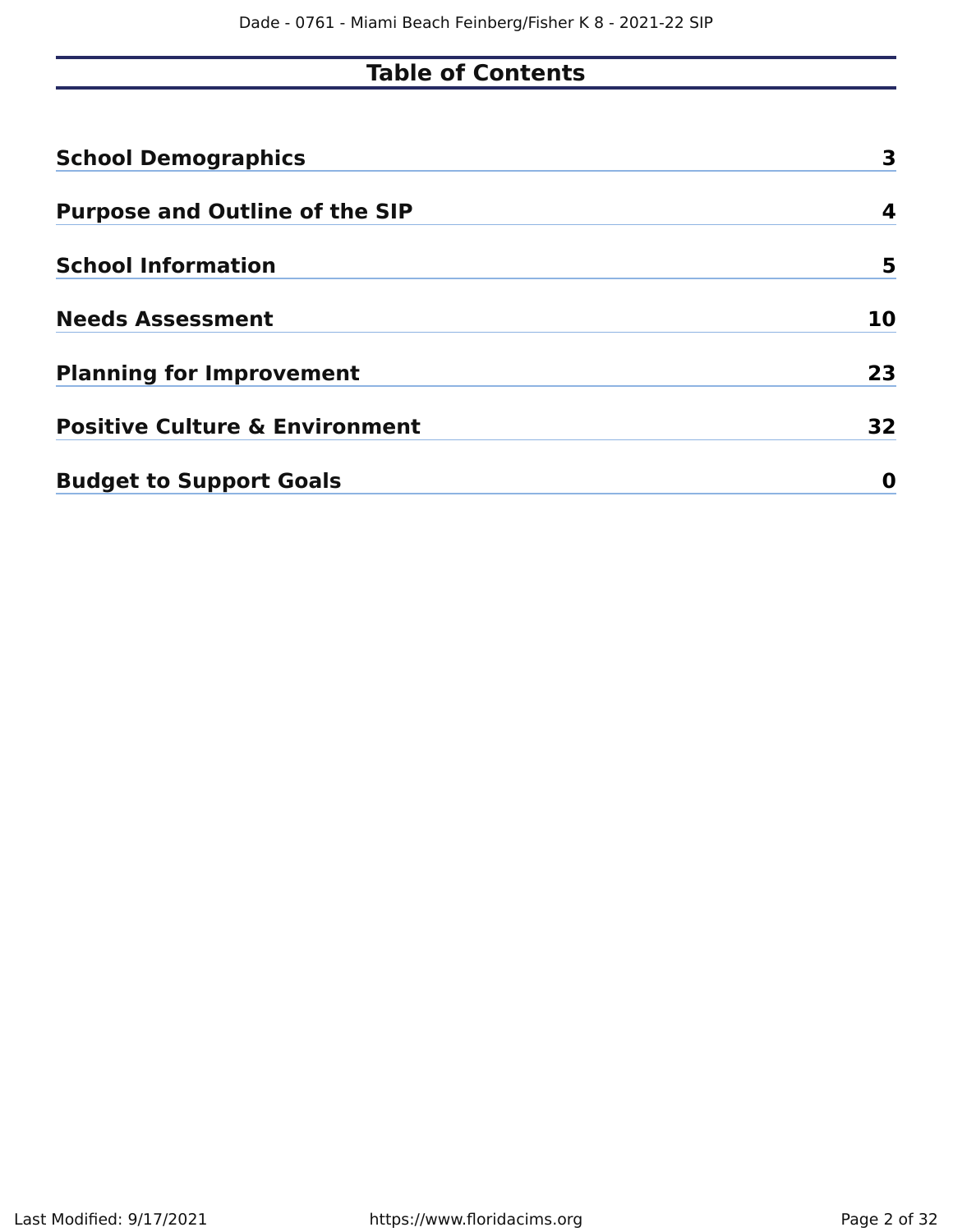# **Miami Beach Feinberg/Fisher K 8**

1420 WASHINGTON AVE, Miami Beach, FL 33139

http://fienberg.dadeschools.net

<span id="page-2-0"></span>**Demographics**

# **Principal: Maria Costa P** Start Date for this Principal: 8/10/2015

| <b>2019-20 Status</b><br>(per MSID File)                                                                                            | Active                                                                                                                                                                                                      |
|-------------------------------------------------------------------------------------------------------------------------------------|-------------------------------------------------------------------------------------------------------------------------------------------------------------------------------------------------------------|
| <b>School Type and Grades Served</b><br>(per MSID File)                                                                             | <b>Combination School</b><br><b>PK-8</b>                                                                                                                                                                    |
| <b>Primary Service Type</b><br>(per MSID File)                                                                                      | K-12 General Education                                                                                                                                                                                      |
| 2018-19 Title I School                                                                                                              | Yes                                                                                                                                                                                                         |
| 2018-19 Economically<br><b>Disadvantaged (FRL) Rate</b><br>(as reported on Survey 3)                                                | [Data Not Available]                                                                                                                                                                                        |
| 2018-19 ESSA Subgroups Represented<br>(subgroups with 10 or more students)<br>(subgroups in orange are below the federal threshold) | <b>Black/African American Students</b><br><b>Economically Disadvantaged Students</b><br>English Language Learners<br><b>Hispanic Students</b><br><b>Students With Disabilities</b><br><b>White Students</b> |
| <b>School Grades History</b>                                                                                                        | 2018-19: B $(61\%)$<br>2017-18: A $(63%)$<br>2016-17: B $(58%)$<br>2015-16: $C(45%)$                                                                                                                        |
| 2019-20 School Improvement (SI) Information*                                                                                        |                                                                                                                                                                                                             |
| <b>SI Region</b>                                                                                                                    | Southeast                                                                                                                                                                                                   |
| <b>Regional Executive Director</b>                                                                                                  | LaShawn Russ-Porterfield                                                                                                                                                                                    |
| <b>Turnaround Option/Cycle</b>                                                                                                      | N/A                                                                                                                                                                                                         |
| <b>Year</b>                                                                                                                         |                                                                                                                                                                                                             |
| <b>Support Tier</b>                                                                                                                 |                                                                                                                                                                                                             |
| <b>ESSA Status</b>                                                                                                                  | N/A                                                                                                                                                                                                         |
| * As defined under Rule 6A-1.099811, Florida Administrative Code. For more information, click<br><u>here</u> .                      |                                                                                                                                                                                                             |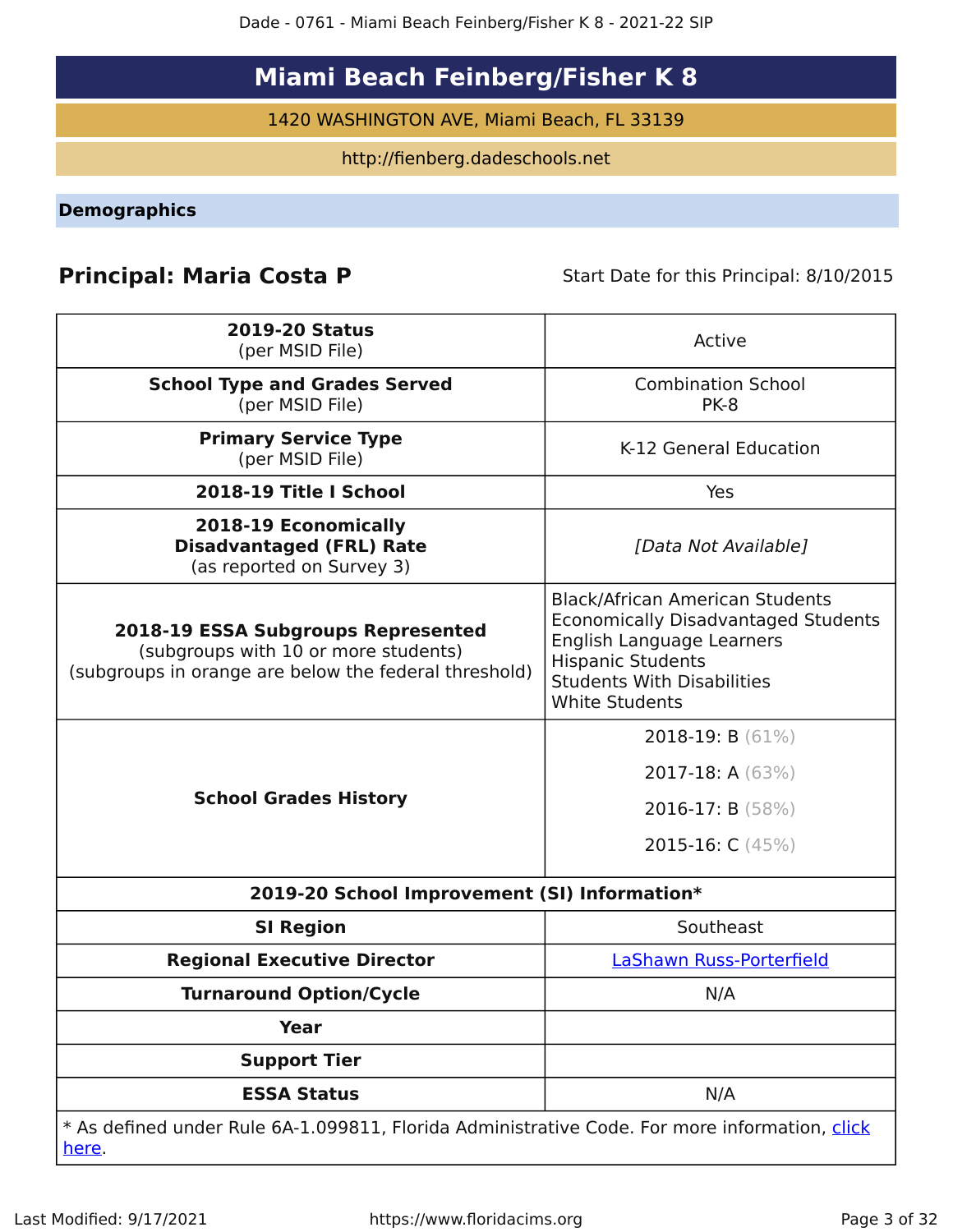#### **School Board Approval**

This plan is pending approval by the Dade County School Board.

#### **SIP Authority**

Section 1001.42(18), Florida Statutes, requires district school boards to annually approve and require implementation of a Schoolwide Improvement Plan (SIP) for each school in the district that has a school grade of D or F. This plan is also a requirement for Targeted Support and Improvement (TS&I) and Comprehensive Support and Improvement (CS&I) schools pursuant to 1008.33 F.S. and the Every Student Succeeds Act (ESSA).

To be designated as TS&I, a school must have one or more ESSA subgroup(s) with a Federal Index below 41%. This plan shall be approved by the district. There are three ways a school can be designated as CS&I:

- 1. have a school grade of D or F
- 2. have a graduation rate of 67% or lower
- 3. have an overall Federal Index below 41%.

For these schools, the SIP shall be approved by the district as well as the Bureau of School Improvement.

The Florida Department of Education (FDOE) SIP template meets all statutory and rule requirements for traditional public schools and incorporates all components required for schools receiving Title I funds. This template is required by State Board of Education Rule 6A-1.099811, Florida Administrative Code, for all non-charter schools with a current grade of D or F, or a graduation rate 67% or less. Districts may opt to require a SIP using a template of its choosing for schools that do not fit the aforementioned conditions. This document was prepared by school and district leadership using the FDOE's school improvement planning web application located at [www.floridacims.org.](https://www.floridacims.org)

#### <span id="page-3-0"></span>**Purpose and Outline of the SIP**

The SIP is intended to be the primary artifact used by every school with stakeholders to review data, set goals, create an action plan and monitor progress. The Florida Department of Education encourages schools to use the SIP as a "living document" by continually updating, refining and using the plan to guide their work throughout the year. This printed version represents the SIP as of the "Date Modified" listed in the footer.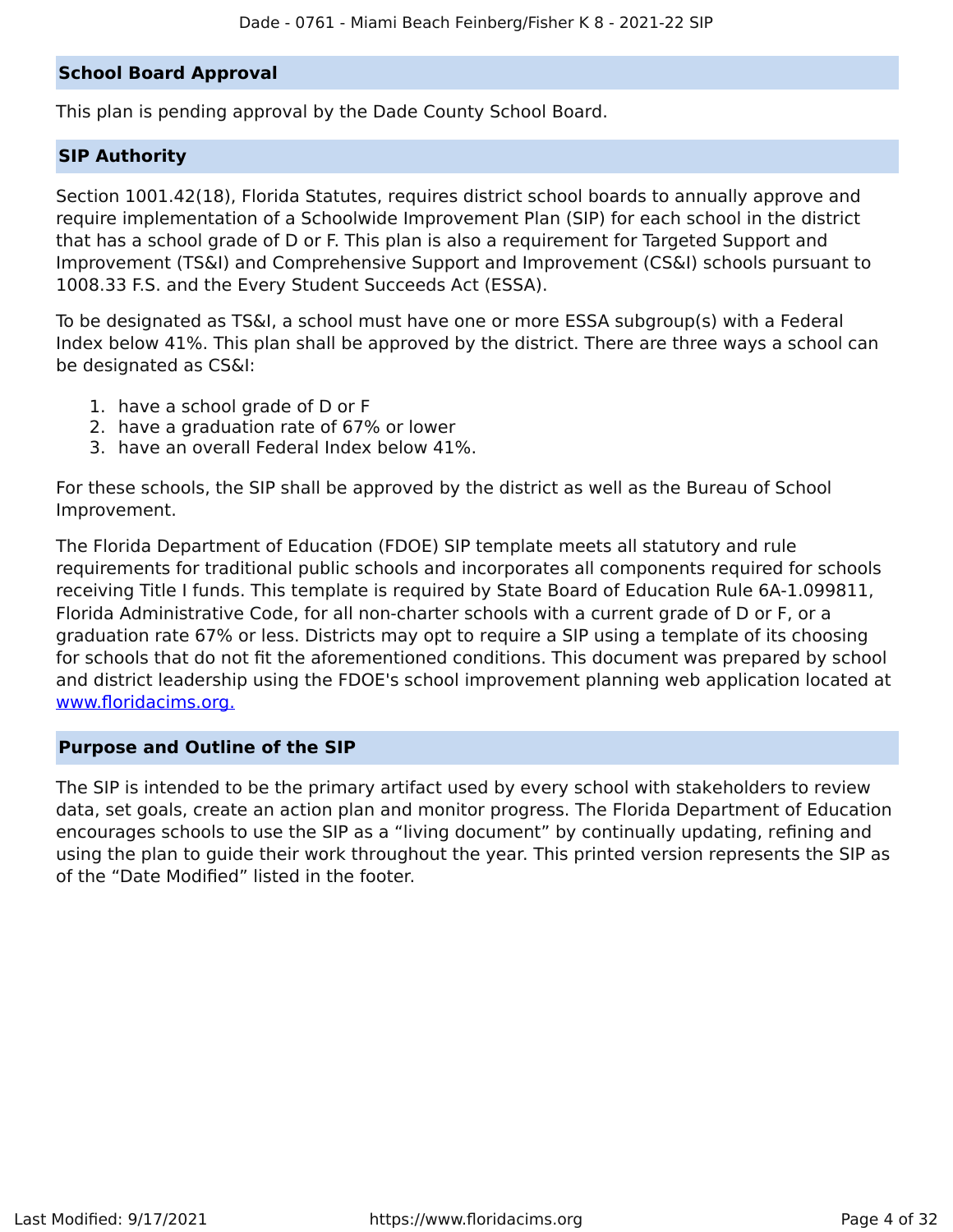### **Part I: School Information**

#### <span id="page-4-0"></span>**School Mission and Vision**

#### **Provide the school's mission statement.**

The mission of Miami Beach Fienberg/Fisher K8, in partnership with our families and diverse community, is to develop healthy, civic minded, innovative individuals. It is our goal to empower students to reach their maximum potential and becoming caring, reflective, lifelong learners with a balanced international perspective and sense of social responsibility.

#### **Provide the school's vision statement.**

Empowering and nurturing internationally minded life-long learners.

#### **School Leadership Team**

#### **Membership**

Identify the name, email address, position title, and job duties/responsibilities for each member of the school leadership team.**:**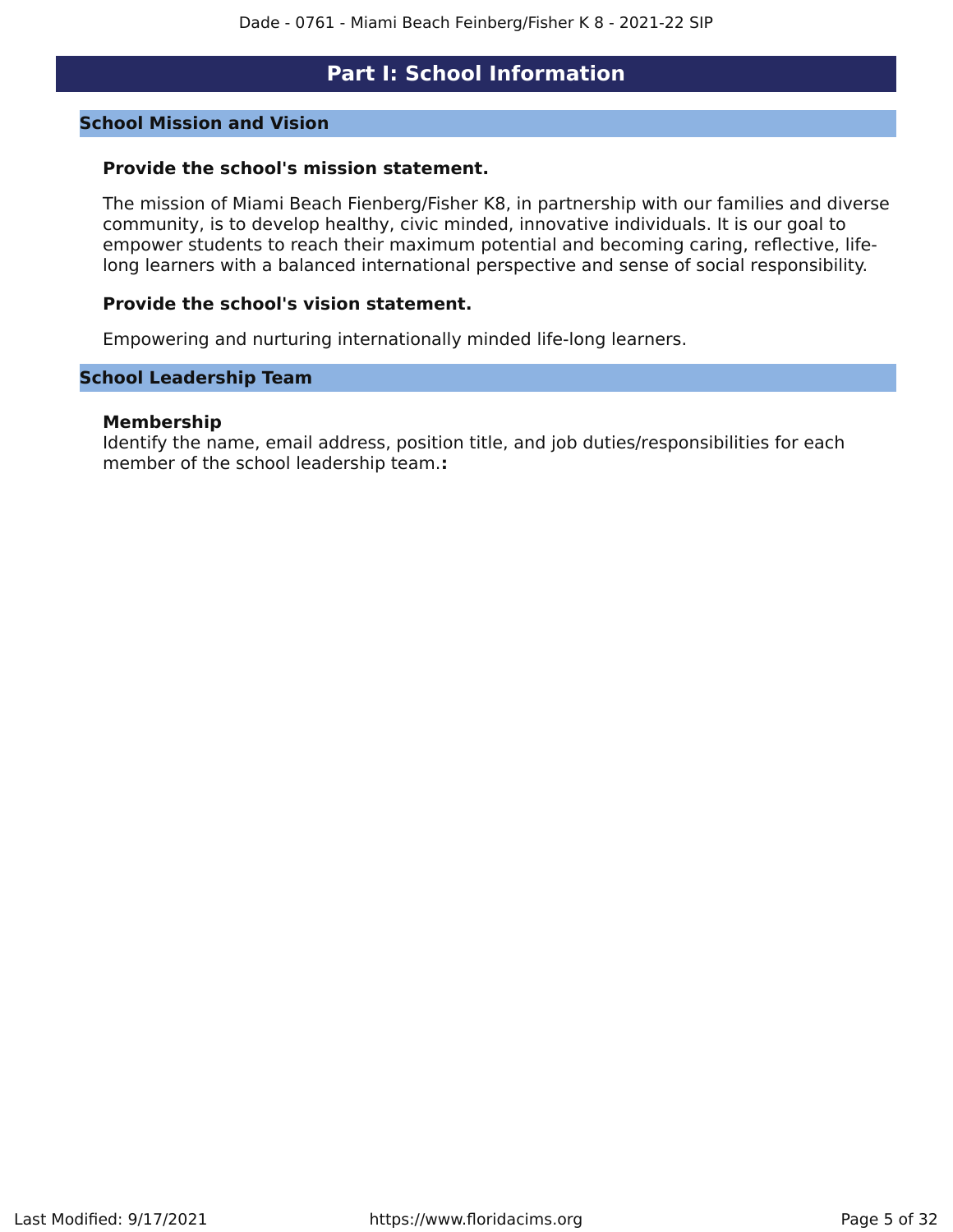| <b>Name</b>                             | <b>Title</b>            | <b>Job Duties and</b><br><b>Responsibilities</b> |                                                                                                                                                                                                                                                                                                                                                                                                                                                                                                                                                  |
|-----------------------------------------|-------------------------|--------------------------------------------------|--------------------------------------------------------------------------------------------------------------------------------------------------------------------------------------------------------------------------------------------------------------------------------------------------------------------------------------------------------------------------------------------------------------------------------------------------------------------------------------------------------------------------------------------------|
| Costa, Maria                            | Principal               |                                                  | Principal provides direction and support as<br>she oversees the effective planning and<br>implementation of schoolwide decision<br>making related to school operations and<br>curriculum involving all stakeholders and<br>alignment with the school vision and<br>district directives.                                                                                                                                                                                                                                                          |
| Fuentes,<br>Georgina                    | Reading<br>Coach        |                                                  | Reading Content Coach provides support to<br>teachers in data-analysis, integration of<br>technology, best practices for instruction,<br>intervention, cross-curricular instruction,<br>professional development, assessment,<br>and ELA curriculum resources.                                                                                                                                                                                                                                                                                   |
| Jeanbaptiste, Instructional<br>Pierrela | Coach                   |                                                  | International Baccalaureate (IB) Content<br>Coach provides support to teachers in<br>data-analysis, integration of technology,<br>best practices for instruction, cross-<br>curricular instruction, professional<br>development, instructional planning, and<br>Primary Years Programme (PYP)/ Middle<br>Years Programme (MYP) planner projects<br>and reflection.<br><b>Testing Coordinator manages</b><br>administration of, operations relating to,<br>and professional development involved in<br>district and state testing for grades K-8. |
| Carrillo,<br>Renee                      | <b>Science</b><br>Coach |                                                  | <b>STEAM and Science Content Coach</b><br>provides support to teachers in data-<br>analysis, integration of technology, best<br>practices for instruction, cross-curricular<br>instruction, professional development,<br>assessment, instructional planning,<br>Science curriculum resources, and STEAM<br>designation requirements.                                                                                                                                                                                                             |
| Klian, Annie                            | Math Coach              |                                                  | Math Content Coach provides support to<br>teachers in data-analysis, integration of<br>technology, best practices for instruction,<br>intervention, instructional planning, cross-<br>curricular instruction, professional<br>development, assessment, and Math<br>curriculum resources.                                                                                                                                                                                                                                                         |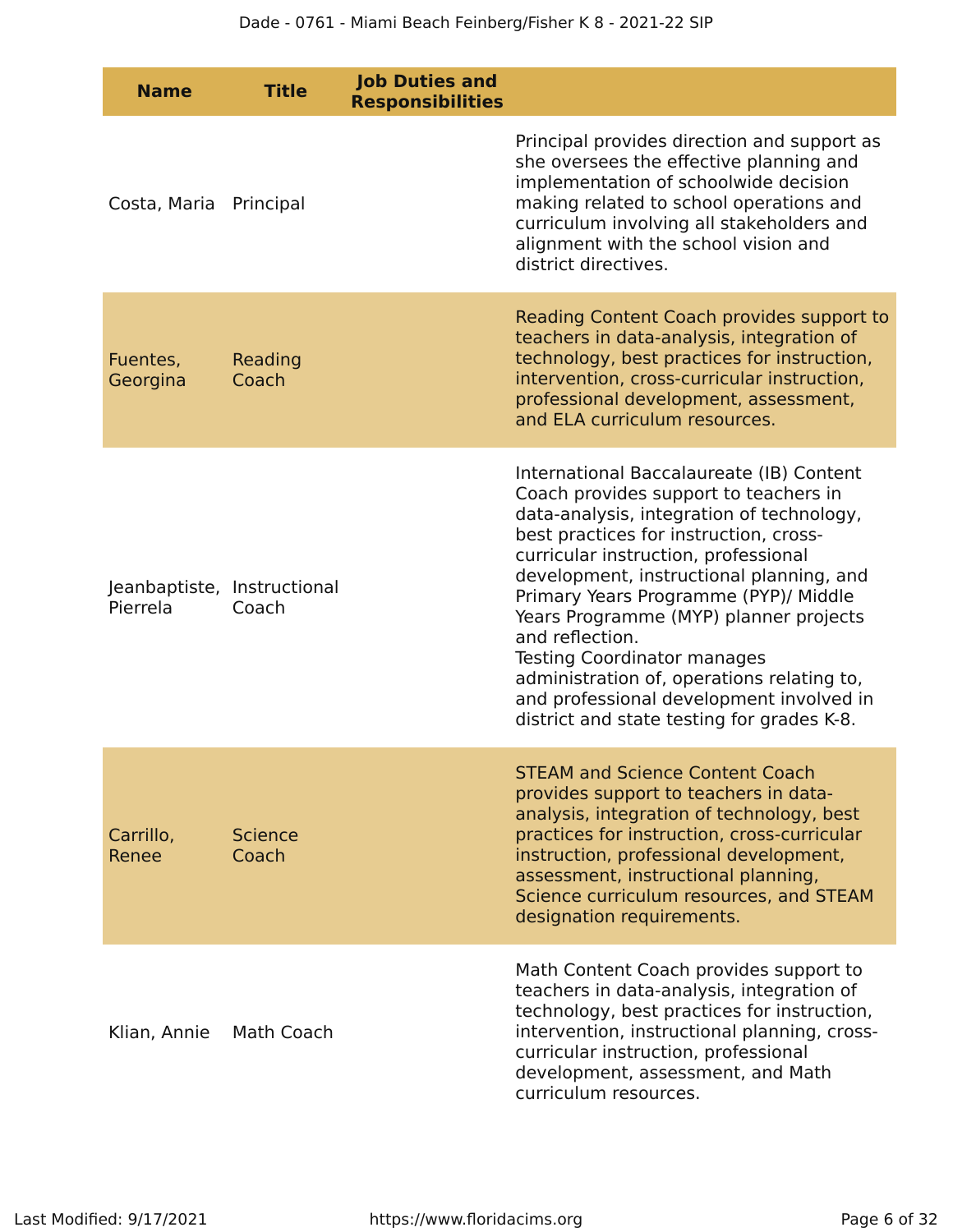| <b>Name</b>        | <b>Title</b>           | <b>Job Duties and</b><br><b>Responsibilities</b> |                                                                                                                                                                                                                                                                                                                                                                                                                                                                                                                 |
|--------------------|------------------------|--------------------------------------------------|-----------------------------------------------------------------------------------------------------------------------------------------------------------------------------------------------------------------------------------------------------------------------------------------------------------------------------------------------------------------------------------------------------------------------------------------------------------------------------------------------------------------|
| Hart, David        | Assistant<br>Principal |                                                  | Assistant Principal provides assistance to<br>the principal in managing the school.                                                                                                                                                                                                                                                                                                                                                                                                                             |
| Pena,<br>Zuleica   | Guidance<br>Counselor  |                                                  | School counselor who encourages and<br>supports a positive academic, social, and<br>personal development for students through<br>a comprehensive school counseling<br>program. She collaborates with educators<br>in PreK-8 classrooms to present and<br>integrate the student development<br>curriculum, which includes lessons<br>centered on anti-bullying, mindfulness, and<br>social-emotional learning, to help students<br>achieve the desired competencies<br>appropriate to their developmental level. |
| Pearson,<br>Philip | Other                  | <b>Media Specialist</b>                          | Media Specialist who takes on many<br>delegated tasks from administration,<br>including managing school social media<br>accounts and email groupings, managing<br>and promoting physical and digital<br>libraries, morning announcements, school<br>events and activities relating to literacy,<br>promoting a positive school culture, and<br>school safety directives (i.e. ID cards for<br>staff and students).                                                                                              |
| Yanes,<br>Veronica | Teacher,<br><b>ESE</b> |                                                  | Chair of the ESE and LEA department for<br>exceptional education who takes on all<br>responsibilities relating to ESE screening,<br>requirements, and students.                                                                                                                                                                                                                                                                                                                                                 |
| Cid, Danae         | Reading<br>Coach       |                                                  | <b>TBD: Reading Content Coach provides</b><br>support to teachers in data-analysis,<br>integration of technology, best practices<br>for instruction, intervention, cross-<br>curricular instruction, professional<br>development, assessment, and ELA<br>curriculum resources.                                                                                                                                                                                                                                  |
| Borrego,<br>Nelson | Assistant<br>Principal |                                                  | Assistant Principal provides assistance to<br>the principal in managing the school.                                                                                                                                                                                                                                                                                                                                                                                                                             |

**Demographic Information**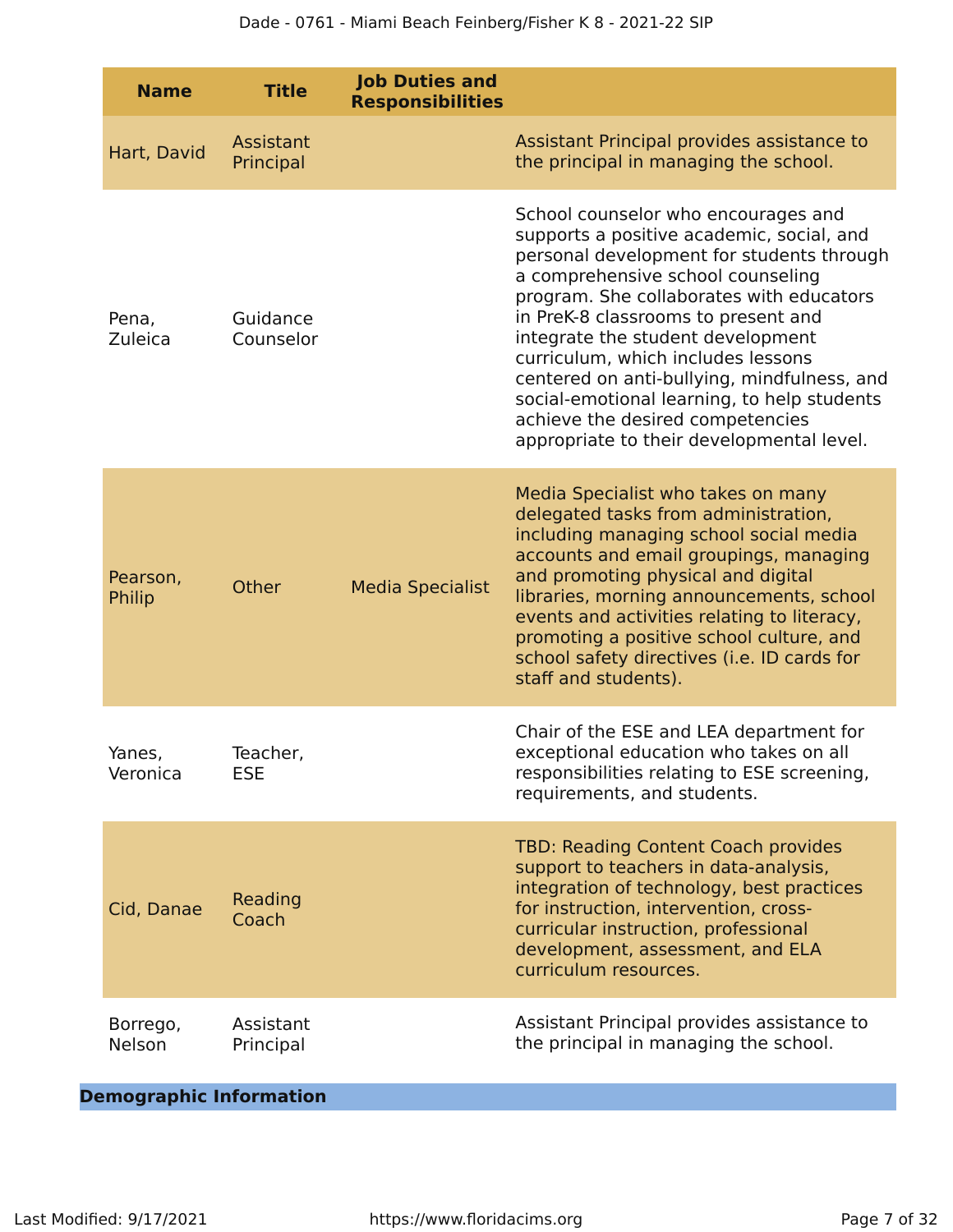#### **Principal start date**

Monday 8/10/2015, Maria Costa P

**Number of teachers with a 2019 3-year aggregate or a 1-year Algebra state VAM rating of Highly Effective.** Note: For UniSIG Supplemental Teacher Allocation, teachers must have at least 10 student assessments.

19

**Number of teachers with a 2019 3-year aggregate or a 1-year Algebra state VAM rating of Effective.** Note: For UniSIG Supplemental Teacher Allocation, teachers must have at least 10 student assessments. 27

**Total number of teacher positions allocated to the school** 59

**Total number of students enrolled at the school** 699

**Identify the number of instructional staff who left the school during the 2020-21 school year.**

16

**Identify the number of instructional staff who joined the school during the 2021-22 school year.**

 $\Omega$ 

**Demographic Data**

**Early Warning Systems**

#### **2021-22**

**The number of students by grade level that exhibit each early warning indicator listed:**

| <b>Indicator</b>                                            |          |                |                      |          |                |          | <b>Grade Level</b> |              |               |          |                |          |              | <b>Total</b> |
|-------------------------------------------------------------|----------|----------------|----------------------|----------|----------------|----------|--------------------|--------------|---------------|----------|----------------|----------|--------------|--------------|
|                                                             | K.       |                | 2 <sup>3</sup>       |          | $\mathbf{A}$   | 5.       | 6                  | $\mathbf{7}$ |               |          | 8 9 10 11 12   |          |              |              |
| Number of students enrolled                                 |          | 66 73 70       |                      | -87      | 77             |          | 77 76 87           |              | 86            | $\Omega$ | $\Omega$       | $\Omega$ | 0            | 699          |
| Attendance below 90 percent                                 |          | 15 13          | -11-                 | 19       | 6              |          | 15 13 18           |              | <sup>19</sup> | $\Omega$ | $\Omega$       | $\Omega$ | <sup>0</sup> | 129          |
| One or more suspensions                                     | 0        | 0              | $\Omega$             | $\Omega$ | 0              | $\Omega$ | 0                  | $\Omega$     | $\Omega$      | $\Omega$ | $\Omega$       | $\Omega$ | $\Omega$     |              |
| Course failure in ELA                                       | 0        | $\Omega$       | 0                    | 10       | 7              | 5.       | 6                  | 8            | 28            | $\Omega$ | $\Omega$       | $\Omega$ | $\Omega$     | 64           |
| Course failure in Math                                      | 0        | 0              | 0                    | 7        | $\mathcal{P}$  | 15       | <b>10</b>          | -16          | 21            | $\Omega$ | $\Omega$       | $\Omega$ | $\Omega$     | 71           |
| Level 1 on 2019 statewide FSA<br>ELA assessment             | $\Omega$ | $\Omega$       | 0                    | $\Omega$ | $\Omega$       |          |                    |              | 11 18 34 38 0 |          | - 0            | $\Omega$ | $\Omega$     | 101          |
| Level 1 on 2019 statewide FSA<br>Math assessment            | $\Omega$ | $\overline{0}$ | $\Omega$             | $\Omega$ | $\overline{0}$ | 9        |                    | 20 38 31     |               | - 0      | $\overline{0}$ | $\Omega$ | $\Omega$     | 98           |
| Number of students with a<br>substantial reading deficiency |          |                | 20 39 66 26 32 50 49 |          |                |          |                    |              | 550           |          | $\Omega$       | $\Omega$ | $\Omega$     | 339          |

**The number of students with two or more early warning indicators:**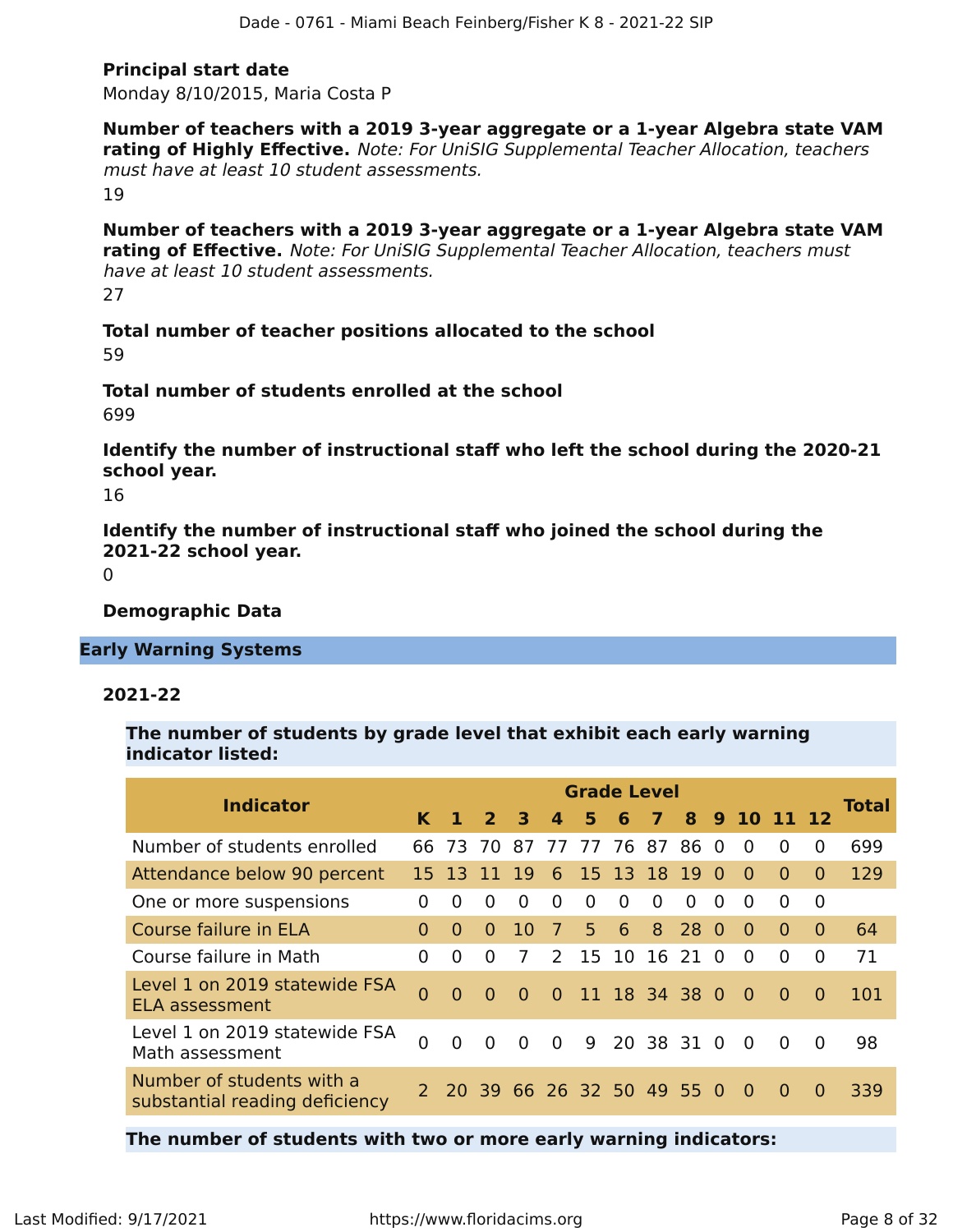| <b>Indicator</b>                        | <b>Grade Level</b> |  |  |  |  |  |  |  |  |  |  |  |                              |                                    |
|-----------------------------------------|--------------------|--|--|--|--|--|--|--|--|--|--|--|------------------------------|------------------------------------|
|                                         |                    |  |  |  |  |  |  |  |  |  |  |  | K 1 2 3 4 5 6 7 8 9 10 11 12 | <b>Total</b>                       |
| Students with two or more<br>indicators |                    |  |  |  |  |  |  |  |  |  |  |  |                              | 1 0 0 17 1 14 18 29 44 0 0 0 0 124 |

#### **The number of students identified as retainees:**

|                                                                 | <b>Grade Level</b> |  |  |  |  |  |  |  |  |  |  |                              |                            |              |
|-----------------------------------------------------------------|--------------------|--|--|--|--|--|--|--|--|--|--|------------------------------|----------------------------|--------------|
| <b>Indicator</b>                                                |                    |  |  |  |  |  |  |  |  |  |  | K 1 2 3 4 5 6 7 8 9 10 11 12 |                            | <b>Total</b> |
| <b>Retained Students: Current Year</b>                          |                    |  |  |  |  |  |  |  |  |  |  |                              | 3 0 0 22 0 0 0 0 0 0 0 0 0 | - 25         |
| Students retained two or more times 0 0 0 1 0 2 0 0 0 0 0 0 0 0 |                    |  |  |  |  |  |  |  |  |  |  |                              |                            |              |

#### **Date this data was collected or last updated**

Thursday 7/29/2021

#### **2020-21 - As Reported**

#### **The number of students by grade level that exhibit each early warning indicator:**

| <b>Indicator</b>                                                  | <b>Grade Level</b> | <b>Total</b> |
|-------------------------------------------------------------------|--------------------|--------------|
| Number of students enrolled                                       |                    |              |
| Attendance below 90 percent                                       |                    |              |
| One or more suspensions                                           |                    |              |
| Course failure in ELA                                             |                    |              |
| Course failure in Math                                            |                    |              |
| Level 1 on 2019 statewide FSA ELA assessment                      |                    |              |
| Level 1 on 2019 statewide FSA Math assessment                     |                    |              |
| The number of students with two or more early warning indicators: |                    |              |
| <b>Indicator</b>                                                  | <b>Grade Level</b> | <b>Total</b> |
| Students with two or more indicators                              |                    |              |
| The number of students identified as retainees:                   |                    |              |
| <b>Indicator</b>                                                  | <b>Grade Level</b> | Total        |
| <b>Retained Students: Current Year</b>                            |                    |              |
| Students retained two or more times                               |                    |              |

#### **2020-21 - Updated**

**The number of students by grade level that exhibit each early warning indicator:**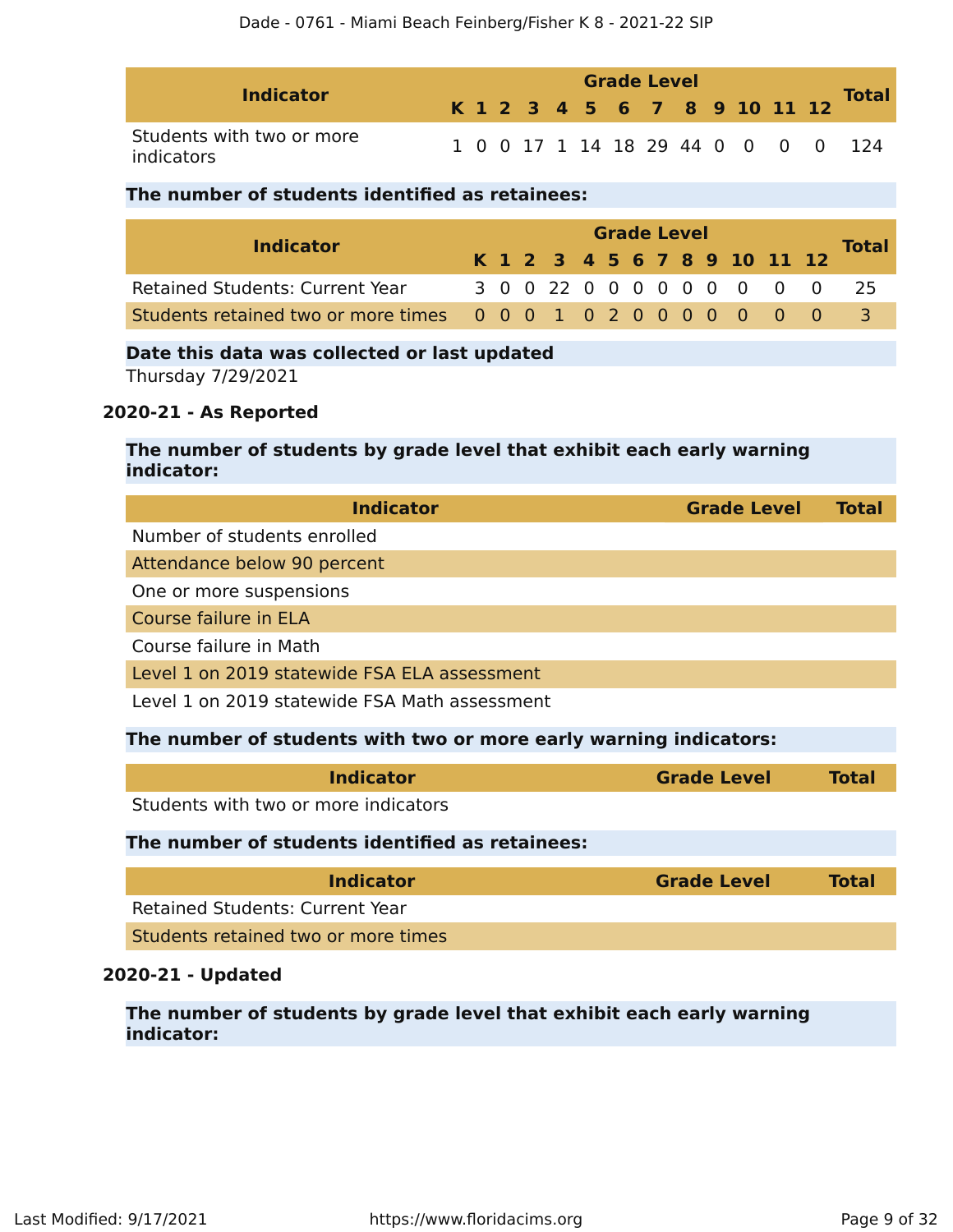| <b>Indicator</b>                                       |          |          |                         |                         |                  |          |          | <b>Grade Level</b>  |                 |            |          |            |          | <b>Total</b> |
|--------------------------------------------------------|----------|----------|-------------------------|-------------------------|------------------|----------|----------|---------------------|-----------------|------------|----------|------------|----------|--------------|
|                                                        | K.       |          | $\overline{\mathbf{z}}$ | $\overline{\mathbf{3}}$ | $\boldsymbol{4}$ | 5        | 6        | 7                   | 8               |            |          | 9 10 11 12 |          |              |
| Number of students enrolled                            |          | 85 85 77 |                         |                         |                  |          |          | 105 92 85 92 105 86 |                 | $\Omega$   | $\Omega$ | $\Omega$   | $\Omega$ | 812          |
| Attendance below 90<br>percent                         | 13.      | 11 12    |                         |                         |                  |          |          | 13 14 11 18 20      | $\overline{11}$ | <u>_ ೧</u> | $\Omega$ | $\Omega$   | $\Omega$ | 123          |
| One or more suspensions                                | 0        | $\Omega$ | $\Omega$                | $\Omega$                | $\Omega$         | $\Omega$ | $\Omega$ | $\Omega$            | $\Omega$        | $\Omega$   | $\Omega$ | $\Omega$   | 0        |              |
| Course failure in ELA                                  | $\Omega$ | $\Omega$ | $\mathcal{P}$           | 14                      | 5 <sup>1</sup>   | 6        | 9        | 30                  | <sup>12</sup>   | $\Omega$   | $\Omega$ | $\Omega$   | $\Omega$ | 78           |
| Course failure in Math                                 | 0        | $\Omega$ | $\mathcal{L}$           | 7                       | 15               | 10       | 16       | 22                  | 6               | $\Omega$   | $\Omega$ | $\Omega$   | $\Omega$ | 78           |
| Level 1 on 2019 statewide<br><b>FSA ELA assessment</b> | $\Omega$ | $\Omega$ | $\Omega$                | $\Omega$                |                  |          |          | 11 16 34 38 24 0    |                 |            | $\Omega$ | $\Omega$   | $\Omega$ | 123          |
| Level 1 on 2019 statewide<br>FSA Math assessment       | 0        | $\Omega$ | 0                       | $\Omega$                | q                |          | 18 38    | 32                  | 18 0            |            | $\Omega$ | $\Omega$   | $\Omega$ | 115          |

#### **The number of students with two or more early warning indicators:**

| <b>Indicator</b>                        | <b>Grade Level</b> |  |  |  |  |  |  |  |  |  |  |  |                              |                                     |
|-----------------------------------------|--------------------|--|--|--|--|--|--|--|--|--|--|--|------------------------------|-------------------------------------|
|                                         |                    |  |  |  |  |  |  |  |  |  |  |  | K 1 2 3 4 5 6 7 8 9 10 11 12 | <b>Total</b>                        |
| Students with two or more<br>indicators |                    |  |  |  |  |  |  |  |  |  |  |  |                              | 1 0 2 16 14 17 30 45 21 0 0 0 0 146 |

#### **The number of students identified as retainees:**

|                                                                 | <b>Grade Level</b> |  |  |  |  |  |  |  |  |  |                              |  |  | <b>Total</b> |
|-----------------------------------------------------------------|--------------------|--|--|--|--|--|--|--|--|--|------------------------------|--|--|--------------|
| <b>Indicator</b>                                                |                    |  |  |  |  |  |  |  |  |  | K 1 2 3 4 5 6 7 8 9 10 11 12 |  |  |              |
| Retained Students: Current Year                                 |                    |  |  |  |  |  |  |  |  |  | 3 1 0 22 0 0 0 0 0 0 0 0 0   |  |  | -26          |
| Students retained two or more times 0 0 0 1 2 0 0 0 0 0 0 0 0 0 |                    |  |  |  |  |  |  |  |  |  |                              |  |  |              |

### **Part II: Needs Assessment/Analysis**

#### <span id="page-9-0"></span>**School Data Review**

Please note that the district and state averages shown here represent the averages for similar school types (elementary, middle, high school, or combination schools).

#### **Grade Level Data Review - State Assessments**

**NOTE: This data is raw data and includes ALL students who tested at the school. This is not school grade data.**

|                          | <b>ELA</b> |               |                 |                                                 |              |                                              |  |  |  |  |  |  |  |  |
|--------------------------|------------|---------------|-----------------|-------------------------------------------------|--------------|----------------------------------------------|--|--|--|--|--|--|--|--|
| <b>Grade</b>             | Year       | <b>School</b> | <b>District</b> | School-<br><b>District</b><br><b>Comparison</b> | <b>State</b> | School-<br><b>State</b><br><b>Comparison</b> |  |  |  |  |  |  |  |  |
| 03                       | 2021       |               |                 |                                                 |              |                                              |  |  |  |  |  |  |  |  |
|                          | 2019       | 38%           | 60%             | $-22%$                                          | 58%          | $-20%$                                       |  |  |  |  |  |  |  |  |
| <b>Cohort Comparison</b> |            |               |                 |                                                 |              |                                              |  |  |  |  |  |  |  |  |
| 04                       | 2021       |               |                 |                                                 |              |                                              |  |  |  |  |  |  |  |  |
|                          | 2019       | 26%           | 64%             | $-38%$                                          | 58%          | $-32%$                                       |  |  |  |  |  |  |  |  |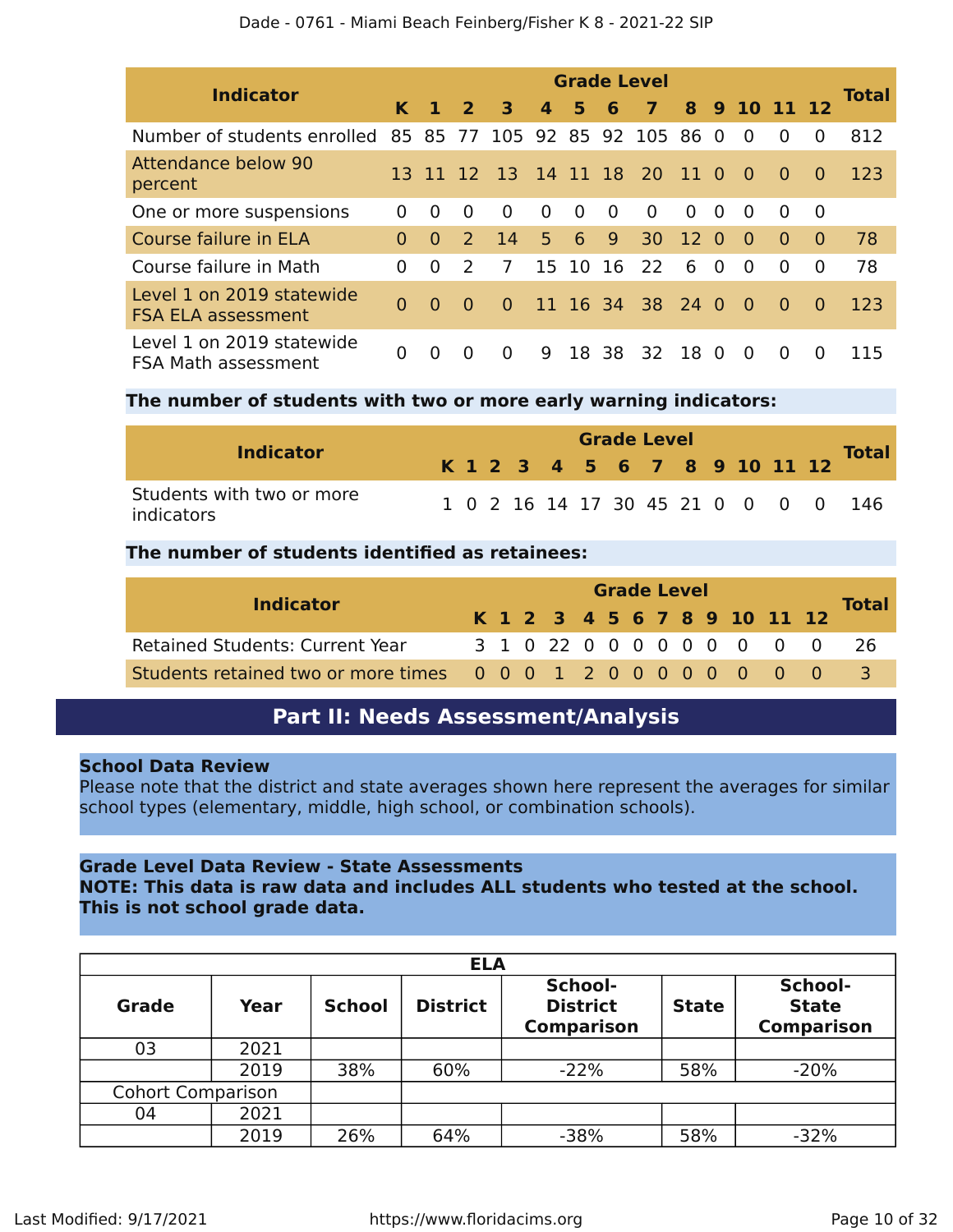| <b>ELA</b>               |      |               |                 |                                                 |              |                                              |  |  |
|--------------------------|------|---------------|-----------------|-------------------------------------------------|--------------|----------------------------------------------|--|--|
| <b>Grade</b>             | Year | <b>School</b> | <b>District</b> | School-<br><b>District</b><br><b>Comparison</b> | <b>State</b> | School-<br><b>State</b><br><b>Comparison</b> |  |  |
| <b>Cohort Comparison</b> |      | $-38%$        |                 |                                                 |              |                                              |  |  |
| 05                       | 2021 |               |                 |                                                 |              |                                              |  |  |
|                          | 2019 | 29%           | 60%             | $-31%$                                          | 56%          | $-27%$                                       |  |  |
| <b>Cohort Comparison</b> |      | $-26%$        |                 |                                                 |              |                                              |  |  |
| 06                       | 2021 |               |                 |                                                 |              |                                              |  |  |
|                          | 2019 | 42%           | 58%             | $-16%$                                          | 54%          | $-12%$                                       |  |  |
| <b>Cohort Comparison</b> |      | $-29%$        |                 |                                                 |              |                                              |  |  |
| 07                       | 2021 |               |                 |                                                 |              |                                              |  |  |
|                          | 2019 | 39%           | 56%             | $-17%$                                          | 52%          | $-13%$                                       |  |  |
| <b>Cohort Comparison</b> |      | $-42%$        |                 |                                                 |              |                                              |  |  |
| 08                       | 2021 |               |                 |                                                 |              |                                              |  |  |
|                          | 2019 | 40%           | 60%             | $-20%$                                          | 56%          | $-16%$                                       |  |  |
| <b>Cohort Comparison</b> |      | $-39%$        |                 |                                                 |              |                                              |  |  |

| <b>MATH</b>              |      |               |                 |                                                 |              |                                              |  |
|--------------------------|------|---------------|-----------------|-------------------------------------------------|--------------|----------------------------------------------|--|
| <b>Grade</b>             | Year | <b>School</b> | <b>District</b> | School-<br><b>District</b><br><b>Comparison</b> | <b>State</b> | School-<br><b>State</b><br><b>Comparison</b> |  |
| 03                       | 2021 |               |                 |                                                 |              |                                              |  |
|                          | 2019 | 33%           | 67%             | $-34%$                                          | 62%          | $-29%$                                       |  |
| <b>Cohort Comparison</b> |      |               |                 |                                                 |              |                                              |  |
| 04                       | 2021 |               |                 |                                                 |              |                                              |  |
|                          | 2019 | 37%           | 69%             | $-32%$                                          | 64%          | $-27%$                                       |  |
| <b>Cohort Comparison</b> |      | $-33%$        |                 |                                                 |              |                                              |  |
| 05                       | 2021 |               |                 |                                                 |              |                                              |  |
|                          | 2019 | 39%           | 65%             | $-26%$                                          | 60%          | $-21%$                                       |  |
| <b>Cohort Comparison</b> |      | $-37%$        |                 |                                                 |              |                                              |  |
| 06                       | 2021 |               |                 |                                                 |              |                                              |  |
|                          | 2019 | 51%           | 58%             | $-7%$                                           | 55%          | $-4%$                                        |  |
| <b>Cohort Comparison</b> |      | $-39%$        |                 |                                                 |              |                                              |  |
| 07                       | 2021 |               |                 |                                                 |              |                                              |  |
|                          | 2019 | 51%           | 53%             | $-2%$                                           | 54%          | $-3%$                                        |  |
| <b>Cohort Comparison</b> |      | $-51%$        |                 |                                                 |              |                                              |  |
| 08                       | 2021 |               |                 |                                                 |              |                                              |  |
|                          | 2019 | 33%           | 40%             | $-7%$                                           | 46%          | $-13%$                                       |  |
| <b>Cohort Comparison</b> |      | $-51%$        |                 |                                                 |              |                                              |  |

| <b>SCIENCE</b>           |      |               |                 |                                                 |              |                                              |  |  |
|--------------------------|------|---------------|-----------------|-------------------------------------------------|--------------|----------------------------------------------|--|--|
| <b>Grade</b>             | Year | <b>School</b> | <b>District</b> | School-<br><b>District</b><br><b>Comparison</b> | <b>State</b> | School-<br><b>State</b><br><b>Comparison</b> |  |  |
| 05                       | 2021 |               |                 |                                                 |              |                                              |  |  |
|                          | 2019 | 31%           | 53%             | $-22%$                                          | 53%          | $-22%$                                       |  |  |
| <b>Cohort Comparison</b> |      |               |                 |                                                 |              |                                              |  |  |
| 08                       | 2021 |               |                 |                                                 |              |                                              |  |  |
|                          | 2019 | 10%           | 43%             | $-33%$                                          | 48%          | $-38%$                                       |  |  |
| <b>Cohort Comparison</b> |      | $-31%$        |                 |                                                 |              |                                              |  |  |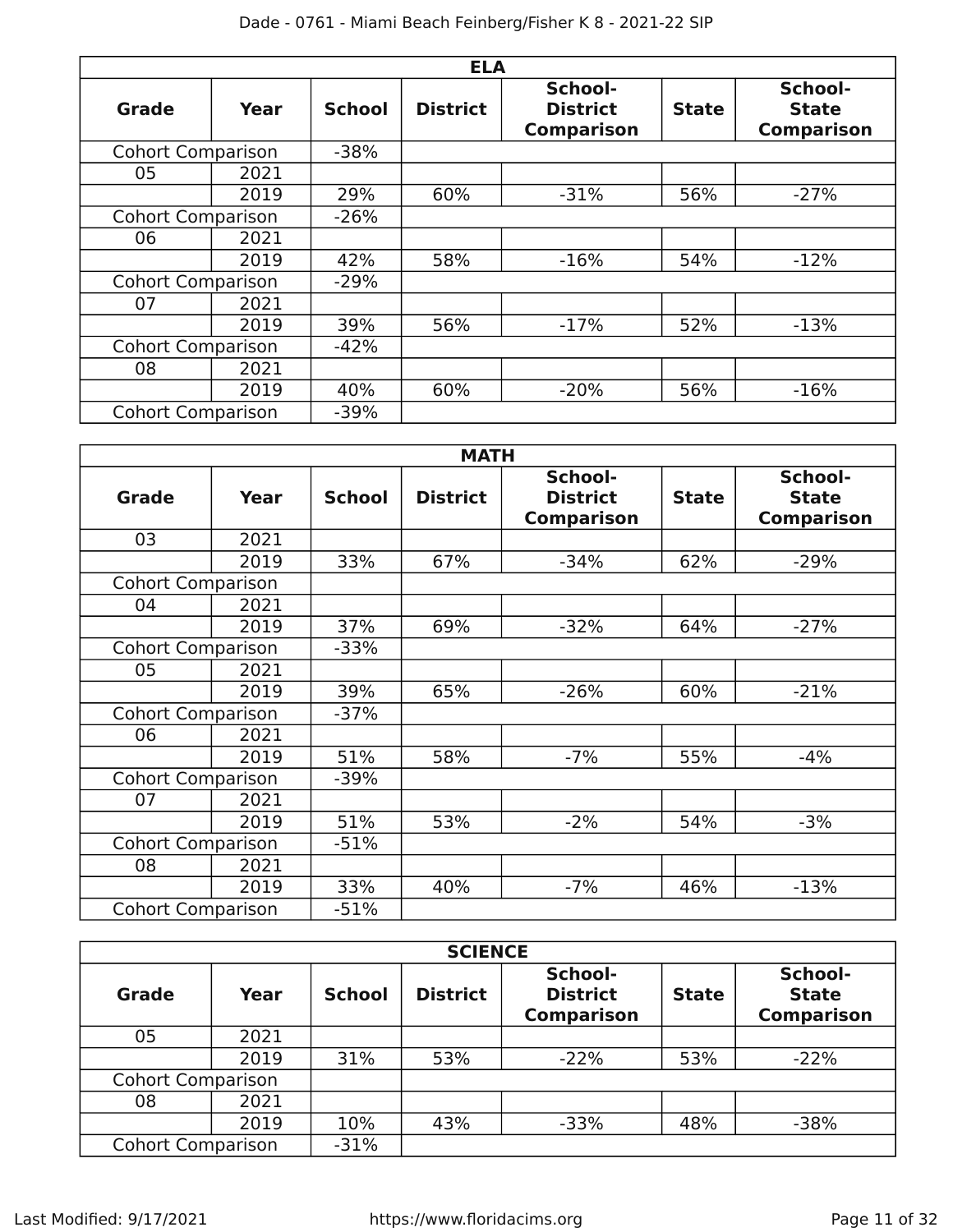|              |               |                                                                                     | <b>BIOLOGY EOC</b>                               |                                               |                                               |
|--------------|---------------|-------------------------------------------------------------------------------------|--------------------------------------------------|-----------------------------------------------|-----------------------------------------------|
| Year         | <b>School</b> | <b>School</b><br><b>District</b><br><b>Minus</b><br><b>State</b><br><b>District</b> |                                                  | <b>School</b><br><b>Minus</b><br><b>State</b> |                                               |
| 2021         |               |                                                                                     |                                                  |                                               |                                               |
| 2019         | 93%           | 68%                                                                                 | 25%                                              | 67%                                           | 26%                                           |
|              |               |                                                                                     | <b>CIVICS EOC</b>                                |                                               |                                               |
| Year         | <b>School</b> | <b>District</b>                                                                     | <b>School</b><br><b>Minus</b><br><b>District</b> | <b>State</b>                                  | <b>School</b><br><b>Minus</b><br><b>State</b> |
| 2021         |               |                                                                                     |                                                  |                                               |                                               |
| 2019         | 69%           | 73%                                                                                 | $-4%$                                            | 71%                                           | $-2%$                                         |
|              |               |                                                                                     | <b>HISTORY EOC</b>                               |                                               |                                               |
| <b>Year</b>  | <b>School</b> | <b>District</b>                                                                     | <b>School</b><br><b>Minus</b><br><b>District</b> | <b>State</b>                                  | <b>School</b><br><b>Minus</b><br><b>State</b> |
| 2021         |               |                                                                                     |                                                  |                                               |                                               |
| 2019         |               |                                                                                     |                                                  |                                               |                                               |
|              |               |                                                                                     | <b>ALGEBRA EOC</b>                               |                                               |                                               |
| Year         | <b>School</b> | <b>District</b>                                                                     | <b>School</b><br><b>Minus</b><br><b>District</b> | <b>State</b>                                  | <b>School</b><br><b>Minus</b><br><b>State</b> |
| 2021         |               |                                                                                     |                                                  |                                               |                                               |
| 2019         | 80%           | 63%                                                                                 | 17%                                              | 61%                                           | 19%                                           |
|              |               |                                                                                     | <b>GEOMETRY EOC</b>                              |                                               |                                               |
| Year         | <b>School</b> | <b>District</b>                                                                     | <b>School</b><br><b>Minus</b><br><b>District</b> | <b>State</b>                                  | <b>School</b><br><b>Minus</b><br><b>State</b> |
| 2021<br>2019 |               |                                                                                     |                                                  |                                               |                                               |
|              |               |                                                                                     |                                                  |                                               |                                               |

#### **Grade Level Data Review - Progress Monitoring Assessments**

#### **Provide the progress monitoring tool(s) by grade level used to compile the below data.**

The values displayed are the percent of students expected to be proficient based on iReady Diagnostic Results and Mid-Year assessments. For grades K-8, iReady Data AP1 for Fall, AP2 for Winter, and AP3 for Spring.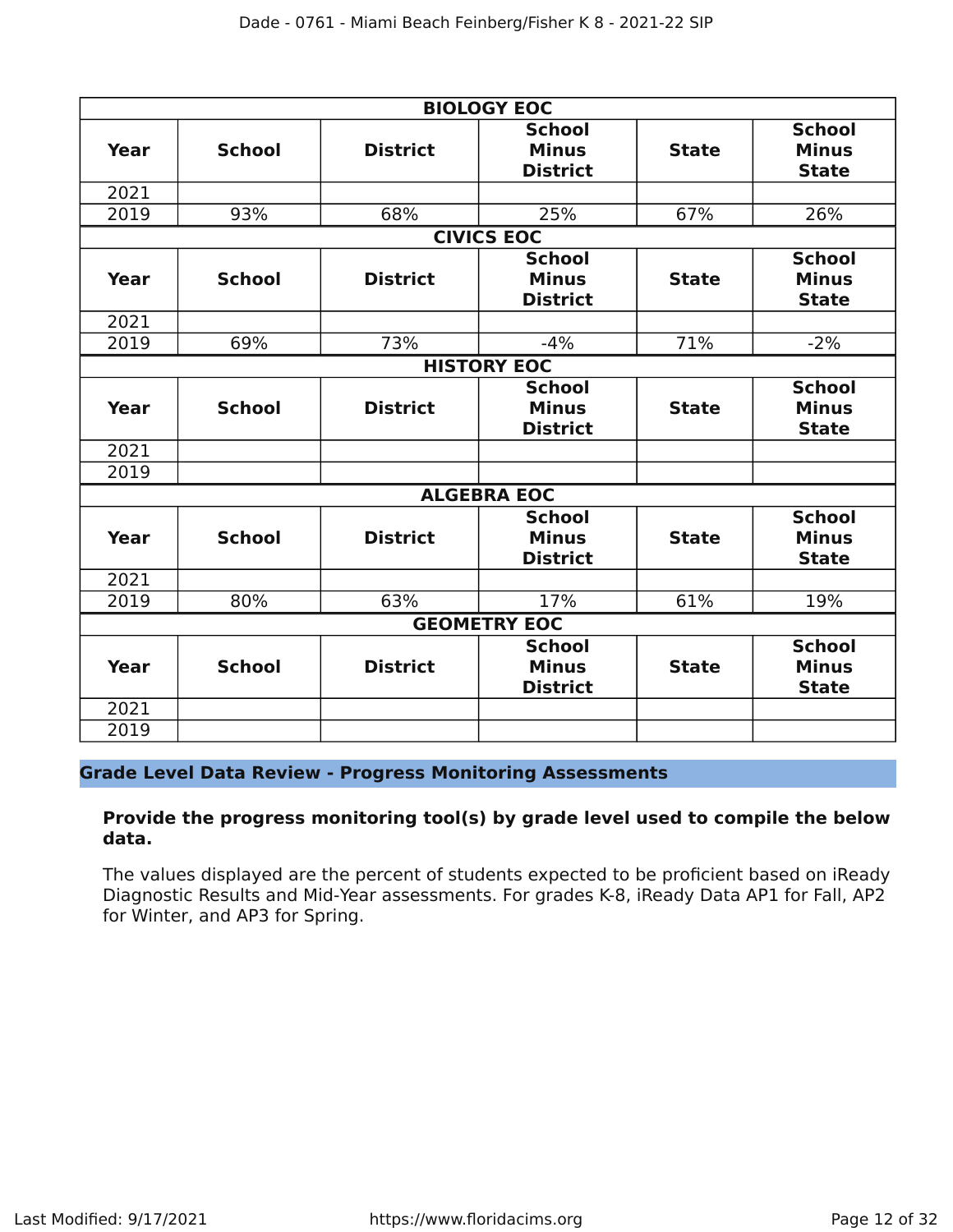|                          |                                                        | <b>Grade 1</b> |                |               |
|--------------------------|--------------------------------------------------------|----------------|----------------|---------------|
|                          | Number/%<br>Proficiency                                | Fall           | Winter         | <b>Spring</b> |
| English<br>Language Arts | <b>All Students</b>                                    | 13.4           | 26.9           | 44.8          |
|                          | Economically<br>Disadvantaged                          | 13.4           | 26.9           | 44.8          |
|                          | <b>Students With</b><br><b>Disabilities</b>            | $\mathbf 0$    | $\mathbf 0$    | $\mathbf 0$   |
|                          | English<br>Language<br>Learners                        | 6.7            | 10.0           | 30.0          |
|                          | Number/%<br>Proficiency                                | Fall           | Winter         | <b>Spring</b> |
|                          | <b>All Students</b>                                    | 15.2           | 20.9           | 49.3          |
| <b>Mathematics</b>       | Economically<br>Disadvantaged                          | 15.2           | 20.9           | 49.3          |
|                          | <b>Students With</b><br><b>Disabilities</b><br>English | $\mathbf 0$    | $\mathbf 0$    | $\mathbf 0$   |
|                          | Language<br>Learners                                   | 10.0           | 10.0           | 33.3          |
|                          |                                                        |                |                |               |
|                          |                                                        | <b>Grade 2</b> |                |               |
|                          | Number/%<br>Proficiency                                | Fall           | Winter         | <b>Spring</b> |
|                          | <b>All Students</b>                                    | 21.6           | 21.2           | 25.0          |
| English                  | Economically<br>Disadvantaged                          | 18.4           | 18.0           | 22.0          |
| Language Arts            | <b>Students With</b><br><b>Disabilities</b>            | $\mathbf 0$    | $\pmb{0}$      | $\mathbf 0$   |
|                          | English<br>Language<br>Learners                        | $\mathbf 0$    | $\overline{0}$ | $\mathbf 0$   |
|                          | Number/%<br>Proficiency                                | Fall           | Winter         | <b>Spring</b> |
|                          | <b>All Students</b>                                    | 18.0           | 13.5           | 25.0          |
| <b>Mathematics</b>       | Economically<br>Disadvantaged                          | 14.6           | 10.0           | 22.0          |
|                          | <b>Students With</b><br><b>Disabilities</b><br>English | $\mathbf 0$    | 0              | $\mathbf 0$   |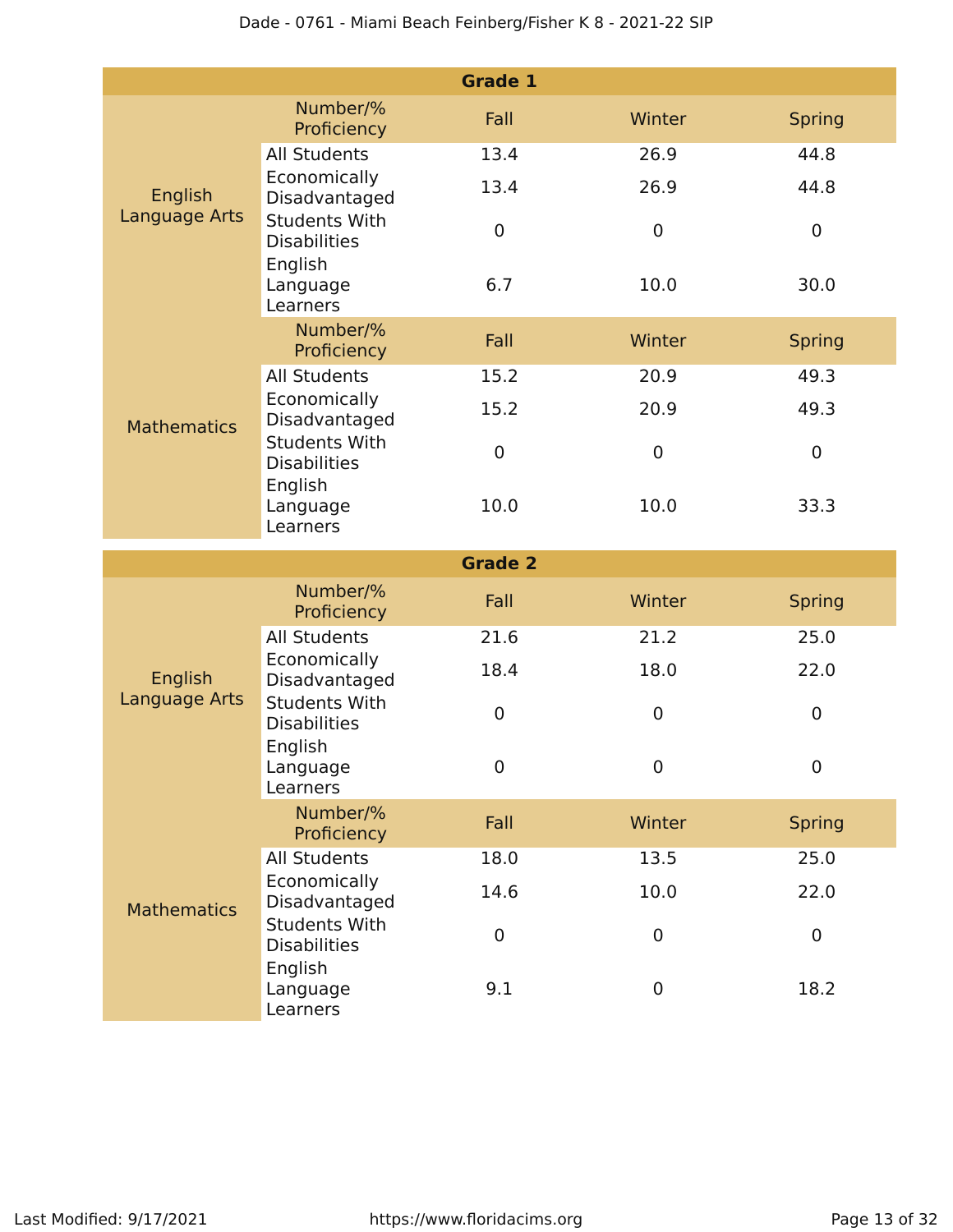|                          |                                             | <b>Grade 3</b> |                |                  |
|--------------------------|---------------------------------------------|----------------|----------------|------------------|
|                          | Number/%<br>Proficiency                     | Fall           | Winter         | <b>Spring</b>    |
| English<br>Language Arts | <b>All Students</b>                         | 34.1           | 48.8           | 52.3             |
|                          | Economically<br>Disadvantaged               | 34.2           | 50.0           | 52.5             |
|                          | <b>Students With</b><br><b>Disabilities</b> | 20.0           | 21.1           | 21.1             |
|                          | English<br>Language<br>Learners             | $\mathbf 0$    | $\mathbf 0$    | $\boldsymbol{0}$ |
|                          | Number/%<br>Proficiency                     | Fall           | Winter         | <b>Spring</b>    |
|                          | <b>All Students</b>                         | 11.5           | 29.1           | 45.3             |
| <b>Mathematics</b>       | Economically<br>Disadvantaged               | 11.1           | 28.8           | 46.3             |
|                          | <b>Students With</b><br><b>Disabilities</b> | 5.0            | 10.5           | 15.8             |
|                          | English<br>Language<br>Learners             | 0              | $\mathbf 0$    | 11.1             |
|                          |                                             | <b>Grade 4</b> |                |                  |
|                          | Number/%<br>Proficiency                     | Fall           | Winter         | <b>Spring</b>    |
|                          | <b>All Students</b>                         | 20.3           | 29.2           | 40.9             |
| English                  | Economically<br>Disadvantaged               | 19.4           | 28.6           | 39.1             |
| Language Arts            | <b>Students With</b><br><b>Disabilities</b> | $\mathbf 0$    | 0              | 20.0             |
|                          | English<br>Language<br>Learners             | 0              | $\overline{0}$ | 0                |
|                          | Number/%<br>Proficiency                     | Fall           | Winter         | <b>Spring</b>    |
|                          | <b>All Students</b>                         | 27.7           | 34.4           | 51.5             |
| <b>Mathematics</b>       | Economically<br>Disadvantaged               | 25.4           | 32.2           | 50.0             |
|                          | <b>Students With</b><br><b>Disabilities</b> | 10.0           | 20.0           | 30.0             |
|                          | English<br>Language                         | 0              | 0              | $\mathbf 0$      |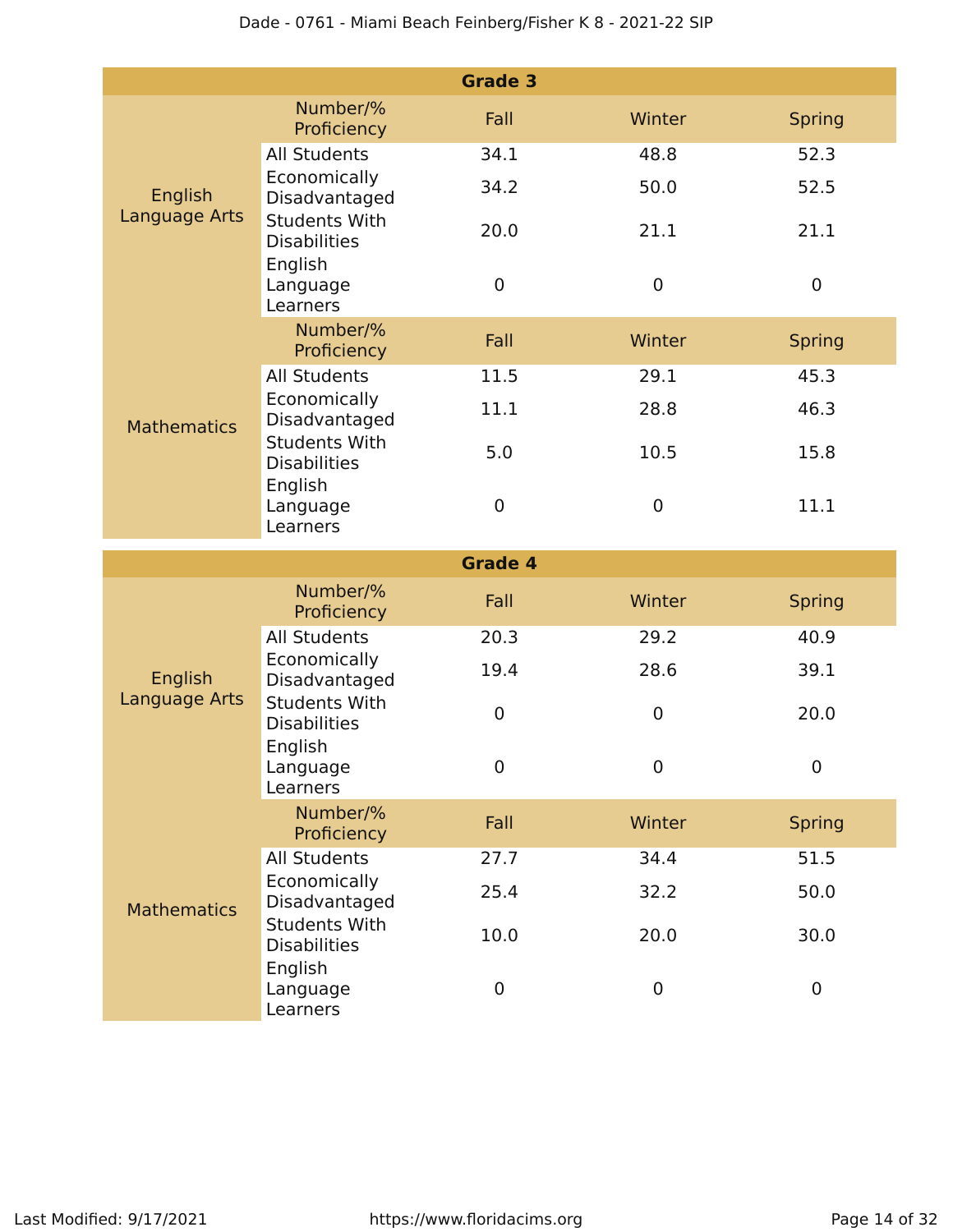|                          |                                                        | <b>Grade 5</b>   |             |                  |
|--------------------------|--------------------------------------------------------|------------------|-------------|------------------|
| English<br>Language Arts | Number/%<br>Proficiency                                | Fall             | Winter      | <b>Spring</b>    |
|                          | <b>All Students</b>                                    | 14.9             | 23.1        | 15.2             |
|                          | Economically<br>Disadvantaged                          | 12.7             | 21.3        | 11.3             |
|                          | <b>Students With</b><br><b>Disabilities</b><br>English | 7.7              | 25.0        | 8.3              |
|                          | Language<br>Learners                                   | $\mathbf 0$      | $\mathbf 0$ | $\mathbf 0$      |
|                          | Number/%<br>Proficiency                                | Fall             | Winter      | <b>Spring</b>    |
|                          | <b>All Students</b>                                    | 16.7             | 20.0        | 30.8             |
| <b>Mathematics</b>       | Economically<br>Disadvantaged                          | 16.1             | 16.4        | 26.2             |
|                          | <b>Students With</b><br><b>Disabilities</b>            | 7.7              | 8.3         | 16.7             |
|                          | English<br>Language<br>Learners                        | $\mathbf 0$      | $\mathbf 0$ | $\mathbf 0$      |
|                          | Number/%<br>Proficiency                                | Fall             | Winter      | <b>Spring</b>    |
|                          | <b>All Students</b>                                    | $\overline{0}$   | 3.0         | $\overline{0}$   |
| <b>Science</b>           | Economically<br>Disadvantaged                          | $\mathbf 0$      | 3.0         | $\mathbf 0$      |
|                          | <b>Students With</b><br><b>Disabilities</b>            | $\boldsymbol{0}$ | 0.0         | $\boldsymbol{0}$ |
|                          | English<br>Language<br>Learners                        | 0                | 0.0         | 0                |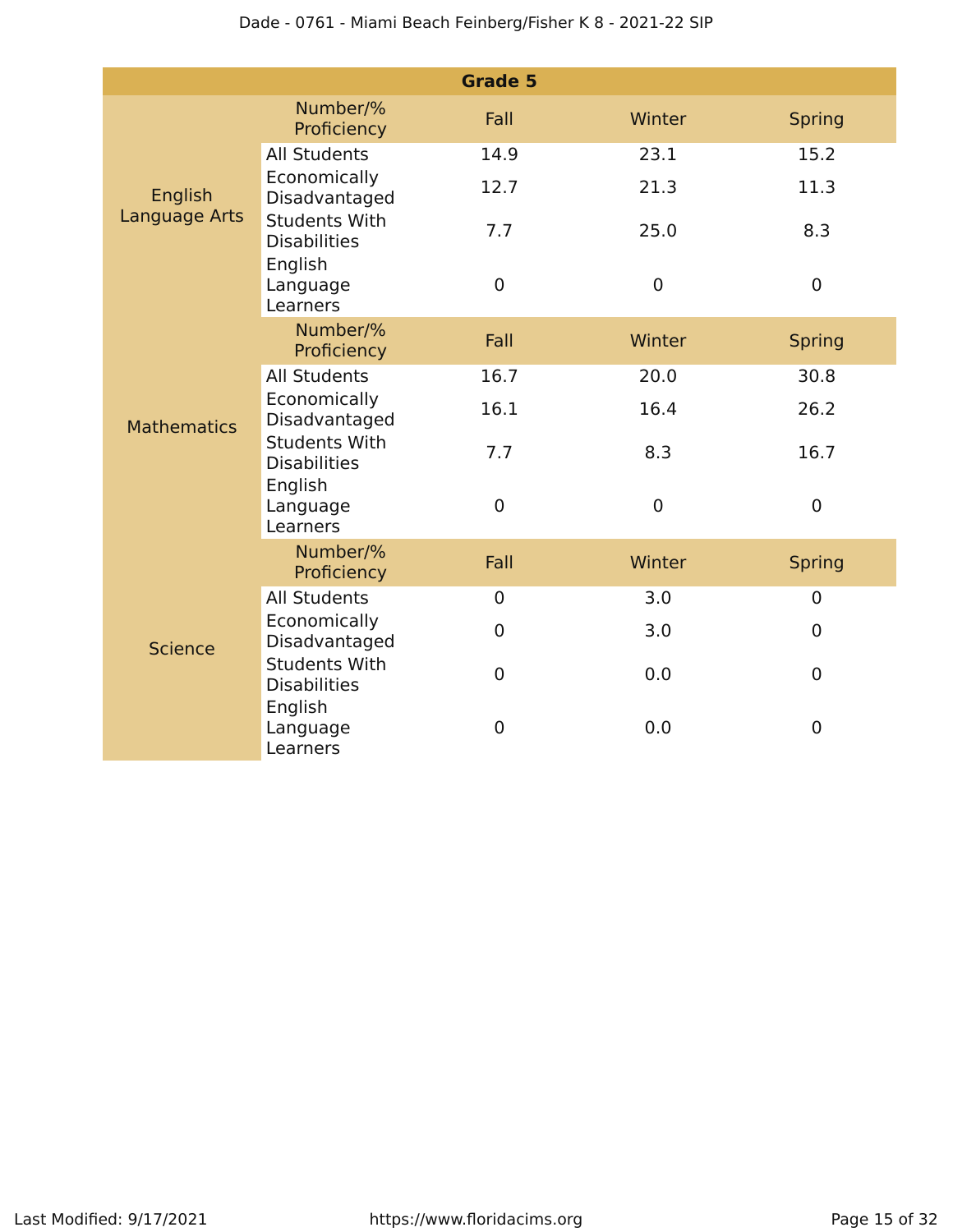|                    |                                             | Grade 6     |                |               |
|--------------------|---------------------------------------------|-------------|----------------|---------------|
|                    | Number/%<br>Proficiency                     | Fall        | Winter         | <b>Spring</b> |
|                    | <b>All Students</b>                         | 23.0        | 27.8           | 38.0          |
| English            | Economically<br>Disadvantaged               | 21.1        | 26.1           | 36.8          |
| Language Arts      | <b>Students With</b><br><b>Disabilities</b> | 6.3         | $\overline{0}$ | 16.7          |
|                    | English<br>Language<br>Learners             | 4.2         | $\overline{0}$ | 12.0          |
|                    | Number/%<br>Proficiency                     | Fall        | Winter         | <b>Spring</b> |
|                    | <b>All Students</b>                         | 13.2        | 23.6           | 42.5          |
| <b>Mathematics</b> | Economically<br>Disadvantaged               | 9.7         | 21.7           | 39.1          |
|                    | <b>Students With</b><br><b>Disabilities</b> | $\mathbf 0$ | $\mathbf 0$    | 16.7          |
|                    | English<br>Language<br>Learners             | 0           | 4.0            | 20.0          |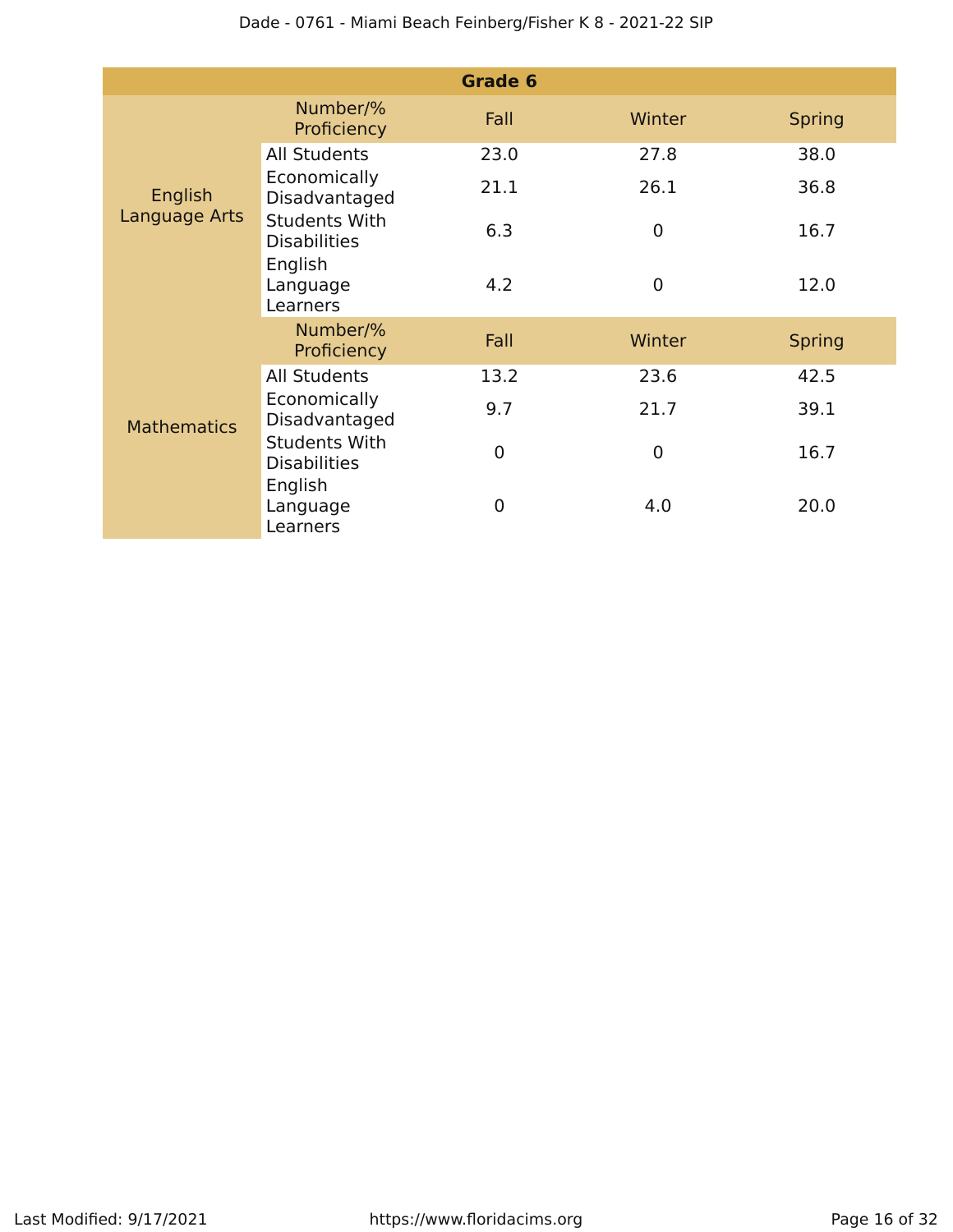|                    |                                             | <b>Grade 7</b>   |        |                |
|--------------------|---------------------------------------------|------------------|--------|----------------|
|                    | Number/%<br>Proficiency                     | Fall             | Winter | <b>Spring</b>  |
| English            | <b>All Students</b>                         | 26.9             | 34.7   | 36.1           |
|                    | Economically<br>Disadvantaged               | 27.0             | 33.8   | 35.8           |
| Language Arts      | <b>Students With</b><br><b>Disabilities</b> | 10.0             | 25.0   | 37.5           |
|                    | English<br>Language<br>Learners             | $\boldsymbol{0}$ | 4.8    | 4.8            |
|                    | Number/%<br>Proficiency                     | Fall             | Winter | <b>Spring</b>  |
|                    | <b>All Students</b>                         | 23.3             | 37.0   | 52.2           |
| <b>Mathematics</b> | Economically<br>Disadvantaged               | 22.1             | 34.8   | 51.6           |
|                    | <b>Students With</b><br><b>Disabilities</b> | 11.1             | 12.5   | 14.3           |
|                    | English<br>Language<br>Learners             | $\boldsymbol{0}$ | 9.5    | 25.0           |
|                    | Number/%<br>Proficiency                     | Fall             | Winter | <b>Spring</b>  |
|                    | <b>All Students</b>                         | $\overline{0}$   | 64.0   | $\mathbf 0$    |
| <b>Civics</b>      | Economically<br>Disadvantaged               | $\overline{0}$   | 64.0   | $\overline{0}$ |
|                    | <b>Students With</b><br><b>Disabilities</b> | $\mathbf 0$      | 67.0   | $\mathbf 0$    |
|                    | English<br>Language<br>Learners             | 0                | 30.0   | $\mathbf 0$    |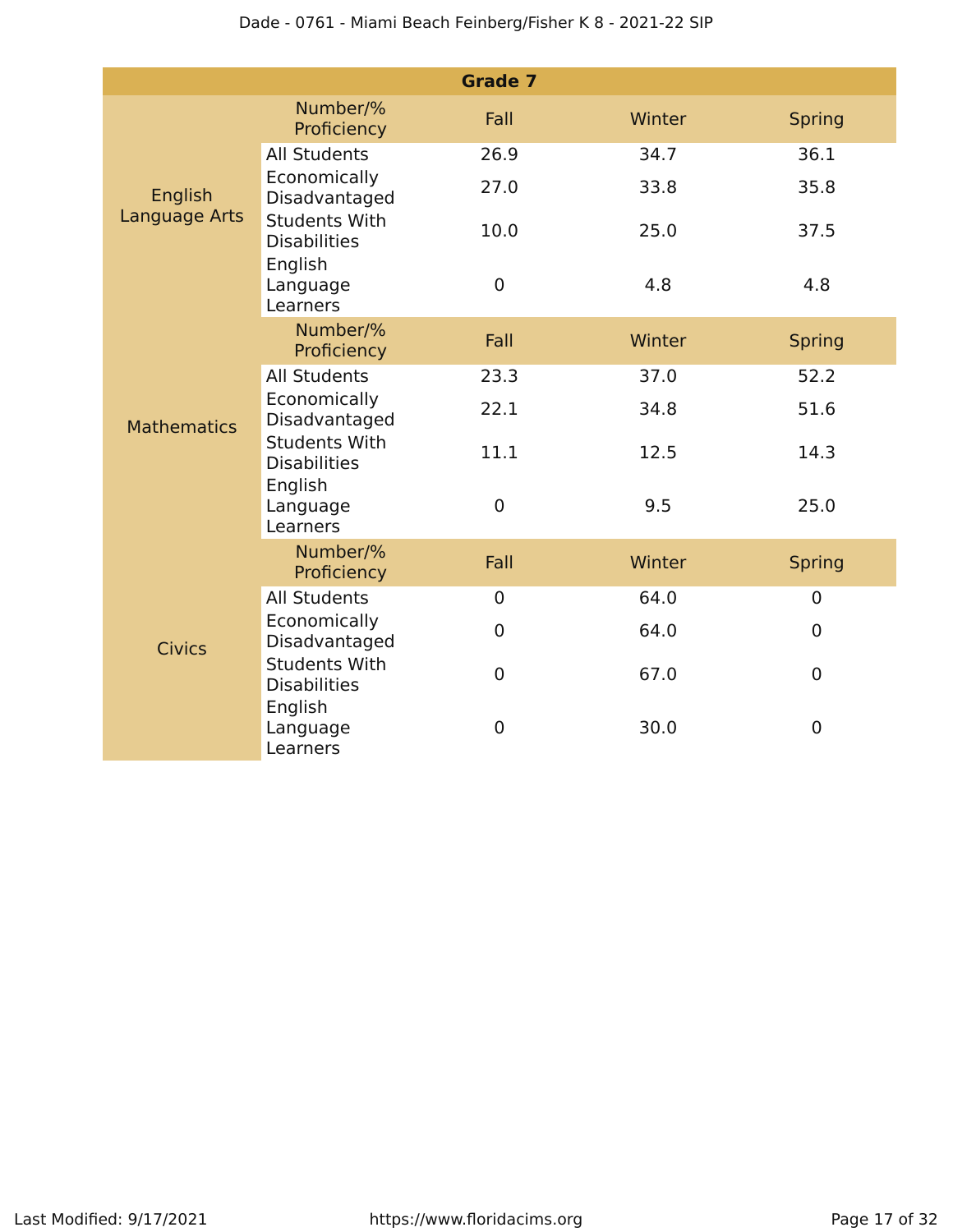|                          |                                                        | <b>Grade 8</b> |             |                |
|--------------------------|--------------------------------------------------------|----------------|-------------|----------------|
| English<br>Language Arts | Number/%<br>Proficiency                                | Fall           | Winter      | <b>Spring</b>  |
|                          | <b>All Students</b>                                    | 32.1           | 36.0        | 39.2           |
|                          | Economically<br>Disadvantaged                          | 30.7           | 36.1        | 38.0           |
|                          | <b>Students With</b><br><b>Disabilities</b><br>English | 25.0           | 30.0        | 20.0           |
|                          | Language<br>Learners                                   | $\mathbf 0$    | $\mathbf 0$ | 4.2            |
|                          | Number/%<br>Proficiency                                | Fall           | Winter      | <b>Spring</b>  |
|                          | <b>All Students</b>                                    | 26.7           | 44.0        | 43.8           |
| <b>Mathematics</b>       | Economically<br>Disadvantaged                          | 25.0           | 41.7        | 42.9           |
|                          | <b>Students With</b><br><b>Disabilities</b>            | 18.2           | 10.0        | 30.0           |
|                          | English<br>Language<br>Learners                        | $\overline{0}$ | 25.0        | 8.3            |
|                          | Number/%<br>Proficiency                                | Fall           | Winter      | <b>Spring</b>  |
|                          | <b>All Students</b>                                    | $\pmb{0}$      | 13.0        | $\mathbf 0$    |
| <b>Science</b>           | Economically<br>Disadvantaged                          | 0              | 12.0        | $\overline{0}$ |
|                          | <b>Students With</b><br><b>Disabilities</b>            | $\mathbf 0$    | 10.0        | $\mathbf 0$    |
|                          | English<br>Language<br>Learners                        | 0              | 8.0         | 0              |

# **Subgroup Data Review**

|                  | <b>2021 SCHOOL GRADE COMPONENTS BY SUBGROUPS</b> |                         |                          |                                             |                   |                           |             |            |                     |                                       |                       |
|------------------|--------------------------------------------------|-------------------------|--------------------------|---------------------------------------------|-------------------|---------------------------|-------------|------------|---------------------|---------------------------------------|-----------------------|
| <b>Subgroups</b> | <b>ELA</b><br>Ach.                               | <b>ELA</b><br>LG        | <b>ELA</b><br>LG<br>L25% | <b>Math</b><br>Ach.                         | <b>Math</b><br>LG | <b>Math</b><br>LG<br>L25% | Sci<br>Ach. | SS<br>Ach. | <b>MS</b><br>Accel. | Grad<br><b>Rate</b><br>2019-202019-20 | C & C<br><b>Accel</b> |
|                  |                                                  | 2019                    |                          | <b>SCHOOL GRADE COMPONENTS BY SUBGROUPS</b> |                   |                           |             |            |                     |                                       |                       |
| <b>Subgroups</b> | <b>ELA</b><br>Ach.                               | <b>ELA</b><br><b>LG</b> | <b>ELA</b><br>LG<br>L25% | <b>Math</b><br>Ach.                         | <b>Math</b><br>LG | <b>Math</b><br>LG<br>L25% | Sci<br>Ach. | SS<br>Ach. | <b>MS</b><br>Accel. | Grad<br>Rate<br>2017-182017-18        | C & C<br><b>Accel</b> |
| <b>SWD</b>       | 30                                               | 56                      | 56                       | 37                                          | 49                | 46                        | 41          | 100        |                     |                                       |                       |
| <b>ELL</b>       | 33                                               | 53                      | 48                       | 44                                          | 60                | 55                        | 40          | 69         | 87                  |                                       |                       |
| <b>BLK</b>       | 49                                               | 51                      |                          | 54                                          | 58                |                           | 72          |            |                     |                                       |                       |
| <b>HSP</b>       | 43                                               | 60                      | 51                       | 50                                          | 61                | 58                        | 45          | 81         | 90                  |                                       |                       |
| <b>WHT</b>       | 57                                               | 59                      |                          | 69                                          | 59                |                           | 67          |            |                     |                                       |                       |
| <b>FRL</b>       | 44                                               | 59                      | 51                       | 50                                          | 62                | 60                        | 48          | 82         | 93                  |                                       |                       |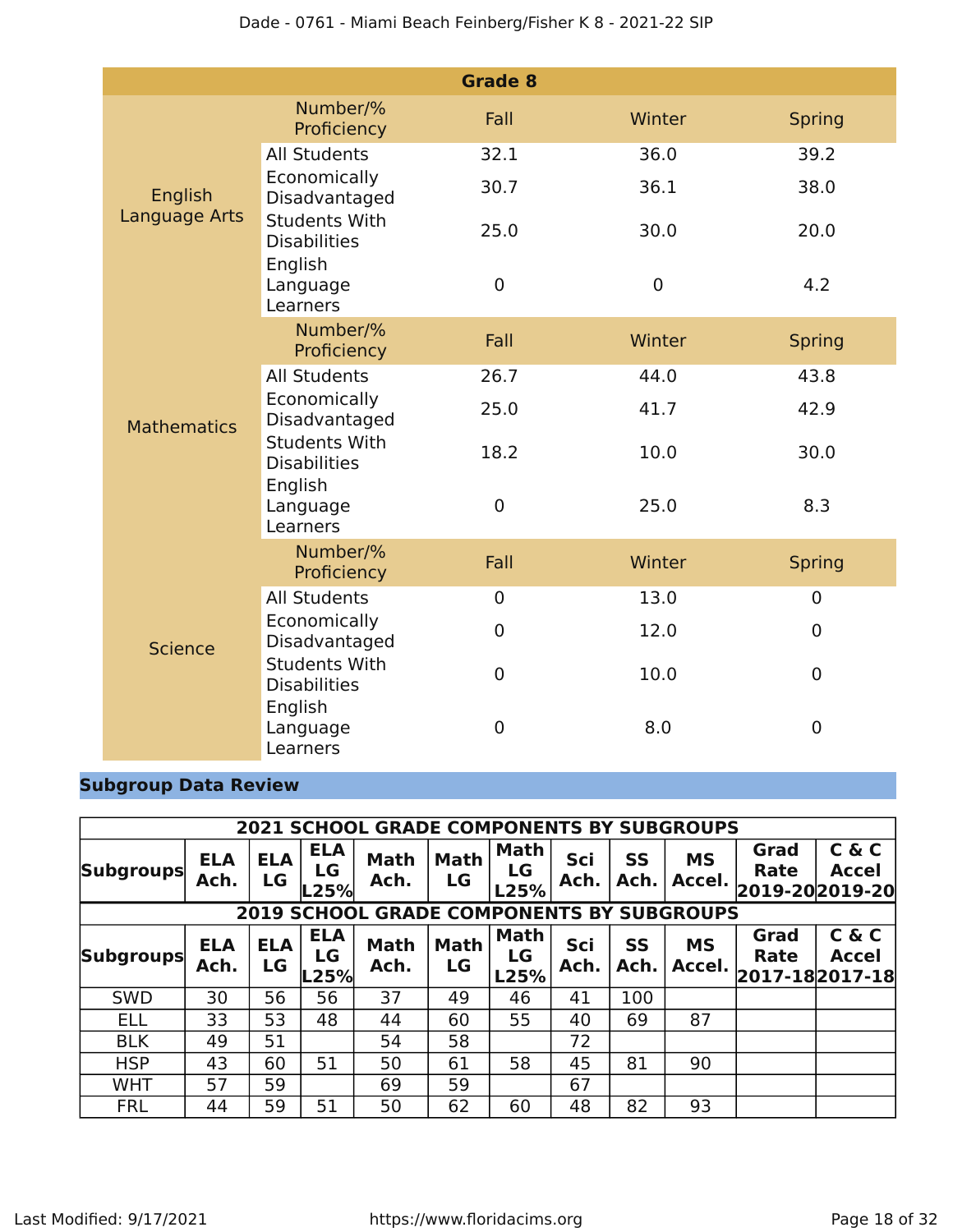| <b>2018 SCHOOL GRADE COMPONENTS BY SUBGROUPS</b> |                    |                  |                          |                     |                   |                           |             |            |                     |                                        |                       |
|--------------------------------------------------|--------------------|------------------|--------------------------|---------------------|-------------------|---------------------------|-------------|------------|---------------------|----------------------------------------|-----------------------|
| <b>Subgroups</b>                                 | <b>ELA</b><br>Ach. | <b>ELA</b><br>LG | <b>ELA</b><br>LG<br>L25% | <b>Math</b><br>Ach. | <b>Math</b><br>LG | <b>Math</b><br>LG<br>L25% | Sci<br>Ach. | SS<br>Ach. | <b>MS</b><br>Accel. | Grad<br><b>Rate</b><br>2016-17 2016-17 | C & C<br><b>Accel</b> |
| <b>SWD</b>                                       | 25                 | 49               | 62                       | 33                  | 50                | 61                        | 27          | 79         |                     |                                        |                       |
| <b>ELL</b>                                       | 25                 | 50               | 56                       | 46                  | 62                | 57                        | 34          | 77         |                     |                                        |                       |
| <b>BLK</b>                                       | 59                 | 44               |                          | 67                  | 62                |                           |             | 100        |                     |                                        |                       |
| <b>HSP</b>                                       | 42                 | 55               | 56                       | 54                  | 64                | 59                        | 47          | 86         | 77                  |                                        |                       |
| <b>WHT</b>                                       | 66                 | 68               |                          | 63                  | 77                |                           | 64          | 100        |                     |                                        |                       |
| <b>FRL</b>                                       | 46                 | 56               | 62                       | 56                  | 65                | 58                        | 53          | 91         | 84                  |                                        |                       |

### **ESSA Data Review**

This data has been updated for the 2018-19 school year as of 7/16/2019.

| <b>ESSA Federal Index</b>                                                       |                |
|---------------------------------------------------------------------------------|----------------|
| ESSA Category (TS&I or CS&I)                                                    | N/A            |
| <b>OVERALL Federal Index - All Students</b>                                     | 61             |
| <b>OVERALL Federal Index Below 41% All Students</b>                             | <b>NO</b>      |
| <b>Total Number of Subgroups Missing the Target</b>                             | $\Omega$       |
| Progress of English Language Learners in Achieving English Language Proficiency | 62             |
| <b>Total Points Earned for the Federal Index</b>                                | 612            |
| Total Components for the Federal Index                                          | 10             |
| <b>Percent Tested</b>                                                           | 100%           |
| <b>Subgroup Data</b>                                                            |                |
| <b>Students With Disabilities</b>                                               |                |
| Federal Index - Students With Disabilities                                      | 50             |
| Students With Disabilities Subgroup Below 41% in the Current Year?              | <b>NO</b>      |
| Number of Consecutive Years Students With Disabilities Subgroup Below 32%       | $\overline{0}$ |
| <b>English Language Learners</b>                                                |                |
| Federal Index - English Language Learners                                       | 55             |
| English Language Learners Subgroup Below 41% in the Current Year?               | <b>NO</b>      |
| Number of Consecutive Years English Language Learners Subgroup Below 32%        | $\mathbf 0$    |
| <b>Asian Students</b>                                                           |                |
| Federal Index - Asian Students                                                  |                |
| Asian Students Subgroup Below 41% in the Current Year?                          | N/A            |
| Number of Consecutive Years Asian Students Subgroup Below 32%                   | $\overline{0}$ |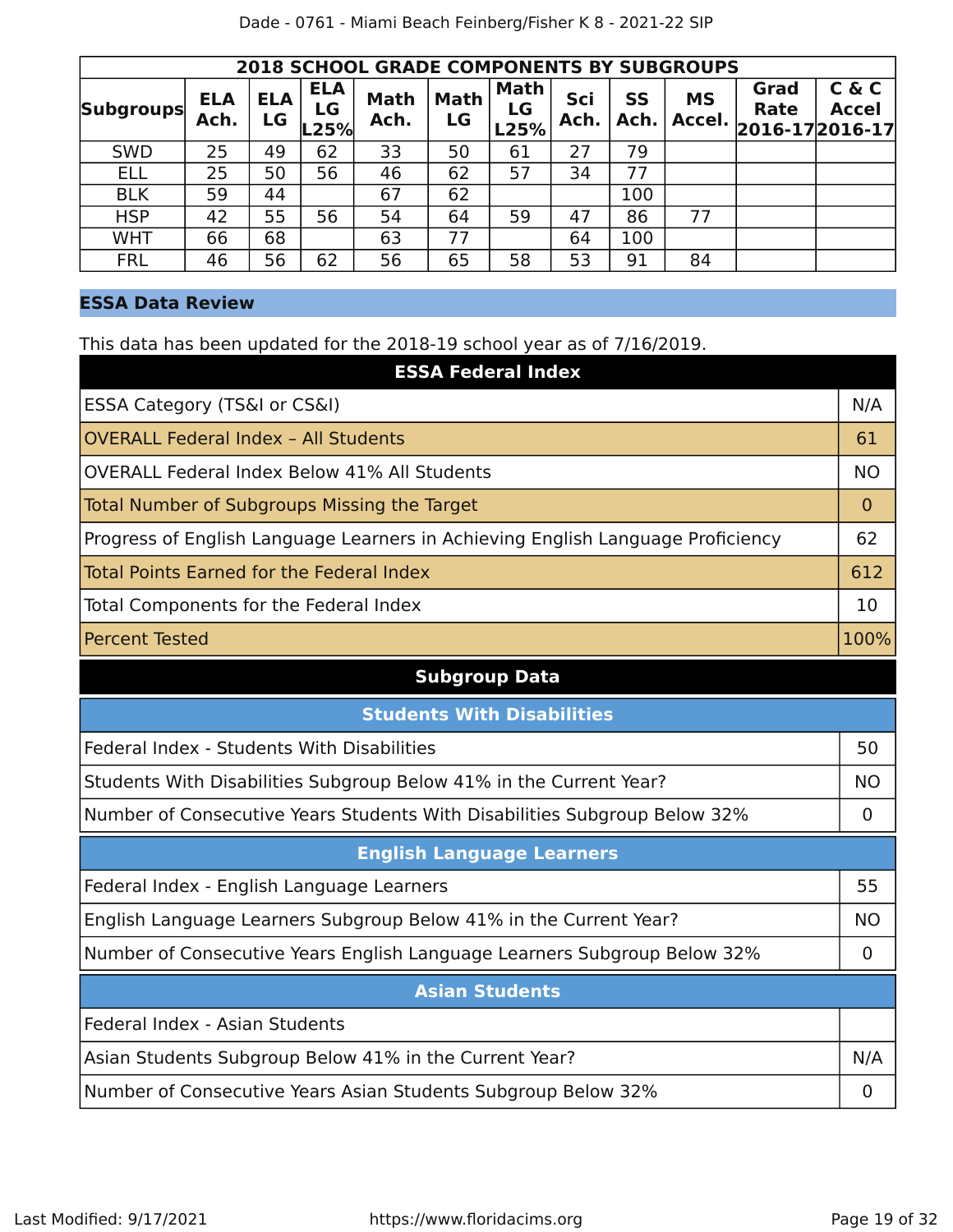| <b>Black/African American Students</b>                                                |             |
|---------------------------------------------------------------------------------------|-------------|
| Federal Index - Black/African American Students                                       | 57          |
| Black/African American Students Subgroup Below 41% in the Current Year?               | <b>NO</b>   |
| Number of Consecutive Years Black/African American Students Subgroup Below 32%        | 0           |
| <b>Hispanic Students</b>                                                              |             |
| Federal Index - Hispanic Students                                                     | 60          |
| Hispanic Students Subgroup Below 41% in the Current Year?                             | <b>NO</b>   |
| Number of Consecutive Years Hispanic Students Subgroup Below 32%                      | 0           |
| <b>Multiracial Students</b>                                                           |             |
| Federal Index - Multiracial Students                                                  |             |
| Multiracial Students Subgroup Below 41% in the Current Year?                          | N/A         |
| Number of Consecutive Years Multiracial Students Subgroup Below 32%                   | 0           |
| <b>Native American Students</b>                                                       |             |
| Federal Index - Native American Students                                              |             |
| Native American Students Subgroup Below 41% in the Current Year?                      | N/A         |
| Number of Consecutive Years Native American Students Subgroup Below 32%               | $\mathbf 0$ |
| <b>Pacific Islander Students</b>                                                      |             |
| Federal Index - Pacific Islander Students                                             |             |
| Pacific Islander Students Subgroup Below 41% in the Current Year?                     | N/A         |
| Number of Consecutive Years Pacific Islander Students Subgroup Below 32%              | 0           |
| <b>White Students</b>                                                                 |             |
| Federal Index - White Students                                                        | 62          |
| White Students Subgroup Below 41% in the Current Year?                                | <b>NO</b>   |
| Number of Consecutive Years White Students Subgroup Below 32%                         | 0           |
| <b>Economically Disadvantaged Students</b>                                            |             |
| Federal Index - Economically Disadvantaged Students                                   | 61          |
| Economically Disadvantaged Students Subgroup Below 41% in the Current Year?           | <b>NO</b>   |
| Number of Consecutive Years Economically Disadvantaged Students Subgroup Below<br>32% | 0           |

**Analysis**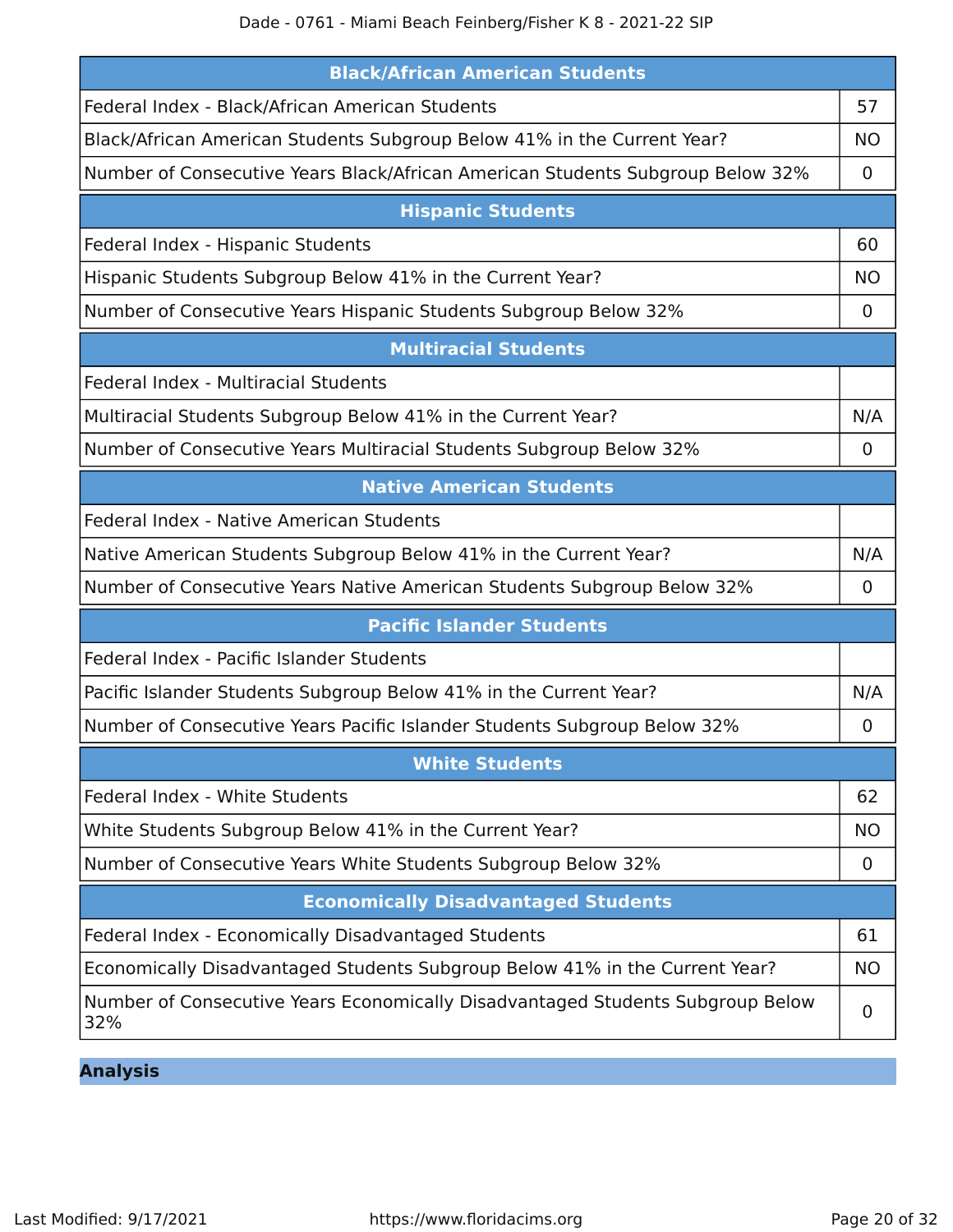#### **Data Analysis**

Answer the following analysis questions using the progress monitoring data and state assessment data, if applicable.

#### **What trends emerge across grade levels, subgroups and core content areas?**

2019 Data:

In ELA and Math, there is less of an achievement gap between the school and the district in grades 6-8 than grades 3-5.

ELA Achievement: SWD, ELL, and HSP sub-groups increased and BLK, WHT, FRL subgroups decreased.

All ELA sub-groups in Learning Gains increased except for WHT, which decreased by 9 percentage points.

All ELA sub-groups in Learning Gains L25% decreased.

All Math sub-groups in Achievement decreased except for SWD and WHT, which increased by 4 and 6 percentage points.

All Math sub-groups in Learning Gains decreased.

All Math sub-groups in Learning Gains L25% decreased except FRL, which increased by 2.

All Science sub-groups in Achievement increased except for HSP and FRL. All Social Studies sub-groups in Achievement decreased except for SWD, which increased by 21 percentage points.

2021 Data:

ELA FSA proficiency decreased by 8 percentage points from 45% in 2019 to 37% in 2021. ELA Learning Gains decreased by 2 percentage points from 59% to 57%.

ELA Learning Gains for L25% increased by 1 percentage point from 51% to 52%.

Math FSA proficiency decreased by 12 percentage points from 52% in 2019 to 40% in 2021.

Math Learning Gains decreased by 11 percentage points from 61% to 50%. Math Learning Gains L25% decreased by 7 percentage points from 56% to 49%.

Statewide Science Assessment proficiency decreased by 19 percentage points from 50% in 2019 to 31% in 2021.

Social Studies standardized assessment proficiency decreased by 21 percentage points from 83% in 2019 to 62% in 2021.

#### **What data components, based off progress monitoring and 2019 state assessments, demonstrate the greatest need for improvement?**

2019 Data Findings:

ELA sub-groups in Learning Gains L25% all decreased demonstrating the greatest need for improvement.

2021 Data Findings:

The percent of students scoring Level 3 or above on the ELA FSA decreased by 8 percentage points from 45% in 2019 to 37% in 2021. ELA Learning Gains also decreased.

**What were the contributing factors to this need for improvement? What new actions would need to be taken to address this need for improvement?**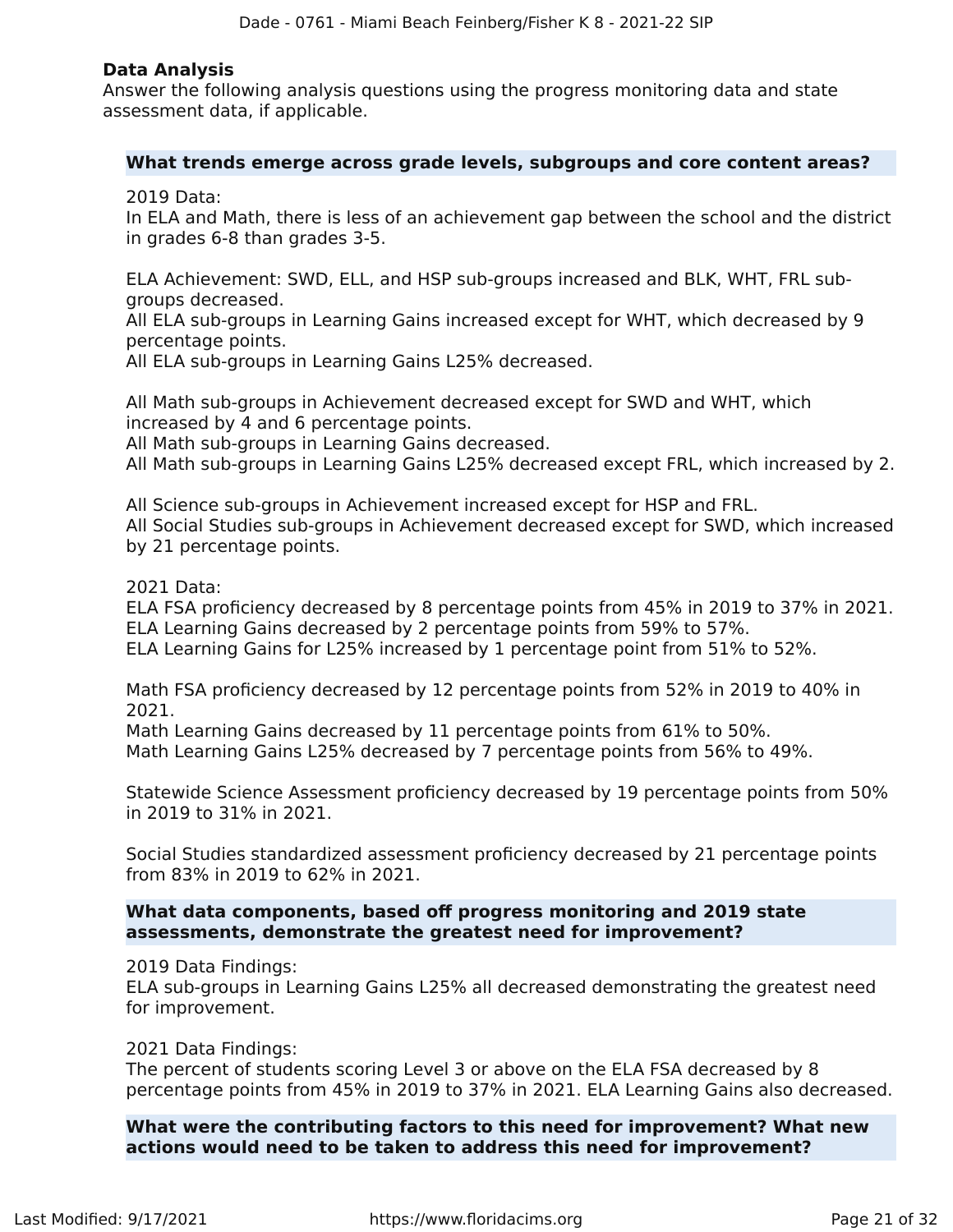One of the ways our school provides support for teachers is through interventionists. However, this support is often inconsistent. This leads to difficulty for teachers in instructional planning and implementation of intervention. Classroom teachers will be provided consistent support in the classroom through interventionists and professional development in differentiated instruction. The challenges of MSO and dual-modality instruction as well as the number of students and teachers being quarantined contributed to inconsistency in routine and instruction. MSO instruction and accessing resources online proved difficult for some families.

In the 2021-2022 school year, we have fully-released Math, Reading, and STEAM instructional coaches along with a team of paraprofessionals and interventionists to provide support for teachers and their students. Instructional coaches will facilitate collaborative planning, especially with new teachers since approximately 20% of our school's instructional staff has been teaching for less than 3 years. Additionally, all student receive face-to-face physical instruction and district quarantine protocols are more focused to take vaccination and social distancing into account. Students continue to have widespread access to technology at home and at school through our school's laptop supply.

#### **What data components, based off progress monitoring and 2019 state assessments, showed the most improvement?**

2019 Data Findings:

SWD showed the most improvement in nearly every category except for the L25% in ELA and Math Learning Gains.

All ELA sub-groups in Learning Gains increased except for the white sub-group. All MS Acceleration sub-groups (HSP and FRL) increased.

Biology and Algebra scores significantly outperformed the district and the state. 93% of students performed at a level of 3 or greater in Biology and 80% of students performed at a level of 3 or greater in Algebra.

2021 Data Findings:

ELA Learning Gains for students in the lowest 25% increased by 1 percentage point from 51% on the 2019 FSA to 52% on the 2021 FSA.

#### **What were the contributing factors to this improvement? What new actions did your school take in this area?**

SWD students were supported by our school's ESE department and dedicated intervention support.

Continued intervention and differentiated instruction in all grade levels contributed to increased student achievement in ELA. We included an hour of small group intervention every morning in ELA for elementary grade levels and provided tutoring opportunities (ex. GEER program and Saturday School) for students in grades 3-8.

#### **What strategies will need to be implemented in order to accelerate learning?**

Strategies will include: extended learning opportunities, differentiated instruction, intervention, collaborative planning, standards-aligned instruction, data-driven instruction, data-driven decision making, modeling, and professional development.

#### **Based on the contributing factors and strategies identified to accelerate learning, describe the professional development opportunities that will be provided at the school to support teachers and leaders.**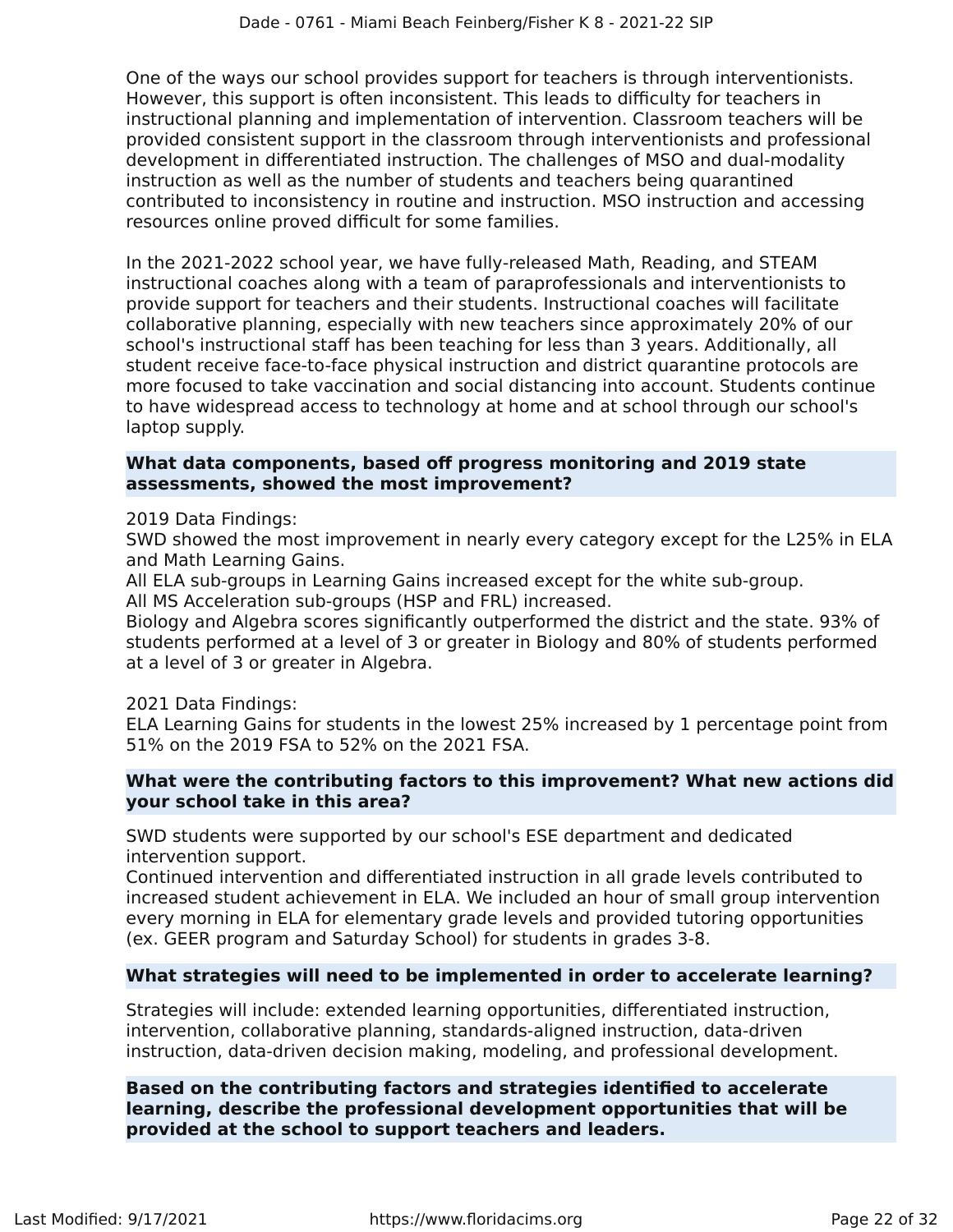We will host school-based professional development trainings on August 19th and October 29th. Topics will include STEAM, IB, technology integration, and Reading curriculum updates. Monthly faculty meetings will include professional development trainings on evidence-based strategies that have proven effective in accelerating learning. Additionally, grade levels will meet to discuss strategies of implementation (ongoing).

#### **Provide a description of the additional services that will be implemented to ensure sustainability of improvement in the next year and beyond.**

Collaborative planning will be scheduled weekly and a member the Leadership Team, such as instructional coaches, will attend to ensure fidelity to the differentiation and data-driven strategies being implemented school-wide that are aligned to school improvement goals. Leadership committees in school pride, discipline, and other areas of need/ interest will continue. Extended Learning opportunities will be provided through Saturday academy, before/ after school tutoring, interventions, and STEAM-based clubs.

# **Part III: Planning for Improvement**

<span id="page-22-0"></span>**Areas of Focus:**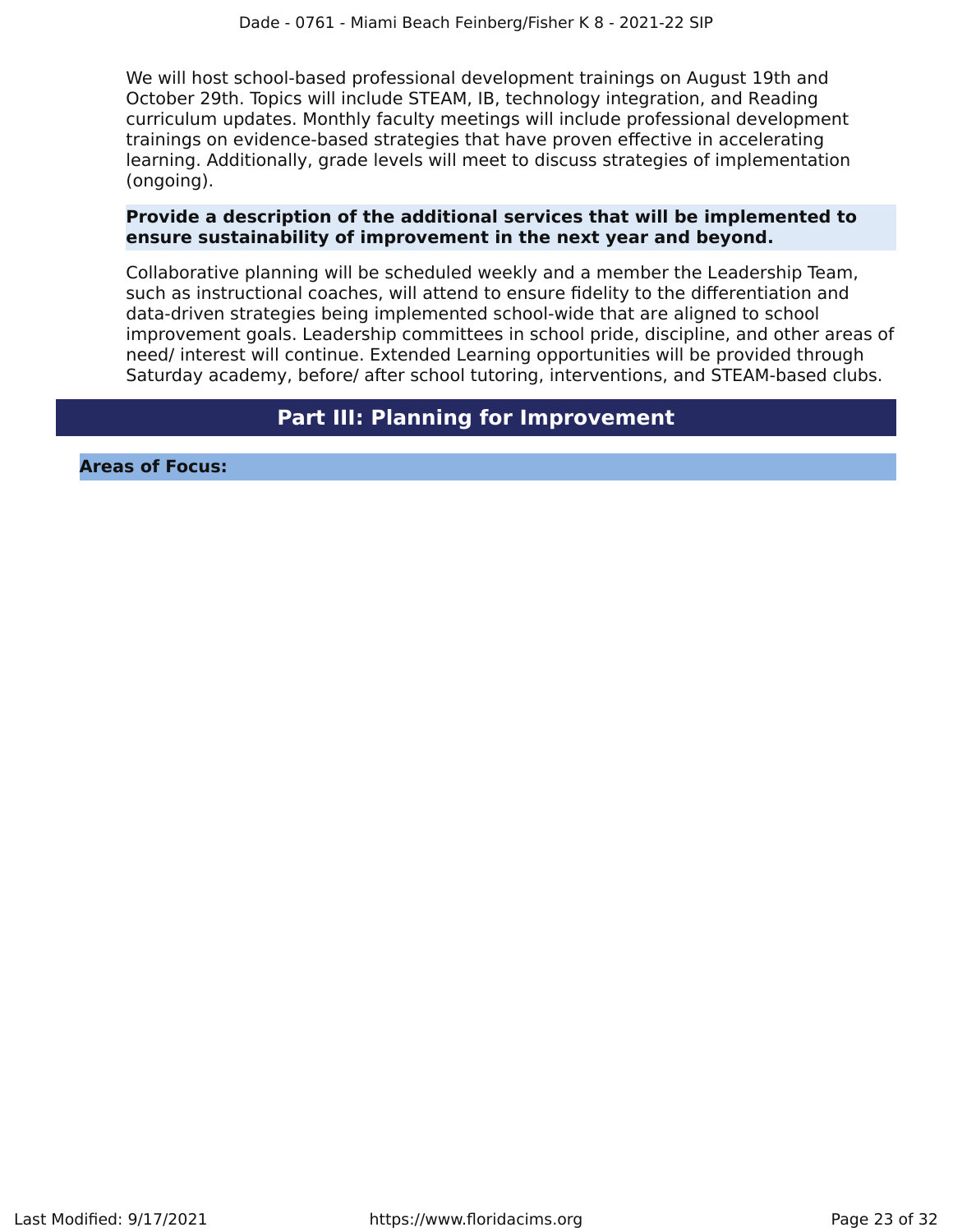|                                                                                               | #1. Leadership specifically relating to Leadership Development                                                                                                                                                                                                                                                                                                                                                                                                                                                                                                                                                                                                                                                                                                                                  |
|-----------------------------------------------------------------------------------------------|-------------------------------------------------------------------------------------------------------------------------------------------------------------------------------------------------------------------------------------------------------------------------------------------------------------------------------------------------------------------------------------------------------------------------------------------------------------------------------------------------------------------------------------------------------------------------------------------------------------------------------------------------------------------------------------------------------------------------------------------------------------------------------------------------|
| <b>Area of</b><br><b>Focus</b><br><b>Description</b><br>and<br><b>Rationale:</b>              | Results from the School Climate Survey showed teachers are concerned<br>about the preparation of the students. 63% of teachers agree or strongly<br>agree that students are deficient in basic academic skills and 23% feel<br>neutral. Only 48% of teachers agree or strongly agree that students come<br>prepared academically to class. Leadership development would contribute to<br>addressing all areas of student needs, including professional development,<br>data-monitoring, and collaborative instructional planning. If we successfully<br>implement the Targeted Element of developing our Leadership Team, our<br>teachers will receive support from our Leadership Team in data-monitoring<br>and instructional planning therefore positively impacting student<br>performance. |
| <b>Measureable</b><br><b>Outcome:</b>                                                         | If we develop our Leadership Team, then at least 15% of teachers participate<br>in leadership roles during the 2021-2022 school year. By providing<br>opportunities, we will involve teachers in leadership activities and support<br>leadership development.                                                                                                                                                                                                                                                                                                                                                                                                                                                                                                                                   |
| <b>Monitoring:</b>                                                                            | The Leadership Team will help develop teacher leaders. Teachers will be<br>provided various leadership opportunities, such as participation in<br>committees and sharing in delegated responsibilities, to help facilitate<br>collaboration among peers, unity, and professional development. The<br>development of these trained professionals will provide support to classroom<br>teachers and help them monitor student progress in core academic areas<br>during grade level/ department meetings and seminars. We hope to create<br>an environment of shared leadership.                                                                                                                                                                                                                  |
| <b>Person</b><br>responsible<br>for<br>monitoring<br>outcome:                                 | Maria Costa (pr0761@dadeschools.net)                                                                                                                                                                                                                                                                                                                                                                                                                                                                                                                                                                                                                                                                                                                                                            |
| <b>Evidence-</b><br>based<br><b>Strategy:</b><br>needs.                                       | The school leadership team will focus on providing Consistent,<br>Developmental Feedback to support teachers in their professional<br>development, instructional planning, and meeting their students' academic                                                                                                                                                                                                                                                                                                                                                                                                                                                                                                                                                                                 |
| <b>Rationale</b><br>for<br><b>Evidence-</b><br>based<br><b>Strategy:</b><br>tong to Implement | Developing the integration between the classroom teachers and the<br>Leadership Team will provide consistent developmental support and feedback<br>to improve the academic performance of students.                                                                                                                                                                                                                                                                                                                                                                                                                                                                                                                                                                                             |

### **Action Steps to Implement**

08/30 - 09/30 - The administration and leadership team will outline individual roles that need to be filled throughout the school year (i.e. instructional coach positions and leadership committee memberships). Teachers will also be given the opportunity to volunteer to serve as grade-level chairs and will be selected via staff feedback and input. As a result, meaningful leadership opportunities that benefit the school will be made available.

## **Person**

**Responsible** David Hart (189497@dadeschools.net)

08/30 - 10/11 (ongoing) - Faculty meeting agendas will clearly indicate activities and opportunities for faculty and staff members to participate in committees and leadership roles. This will maintain faculty and staff participation in the decision-making process by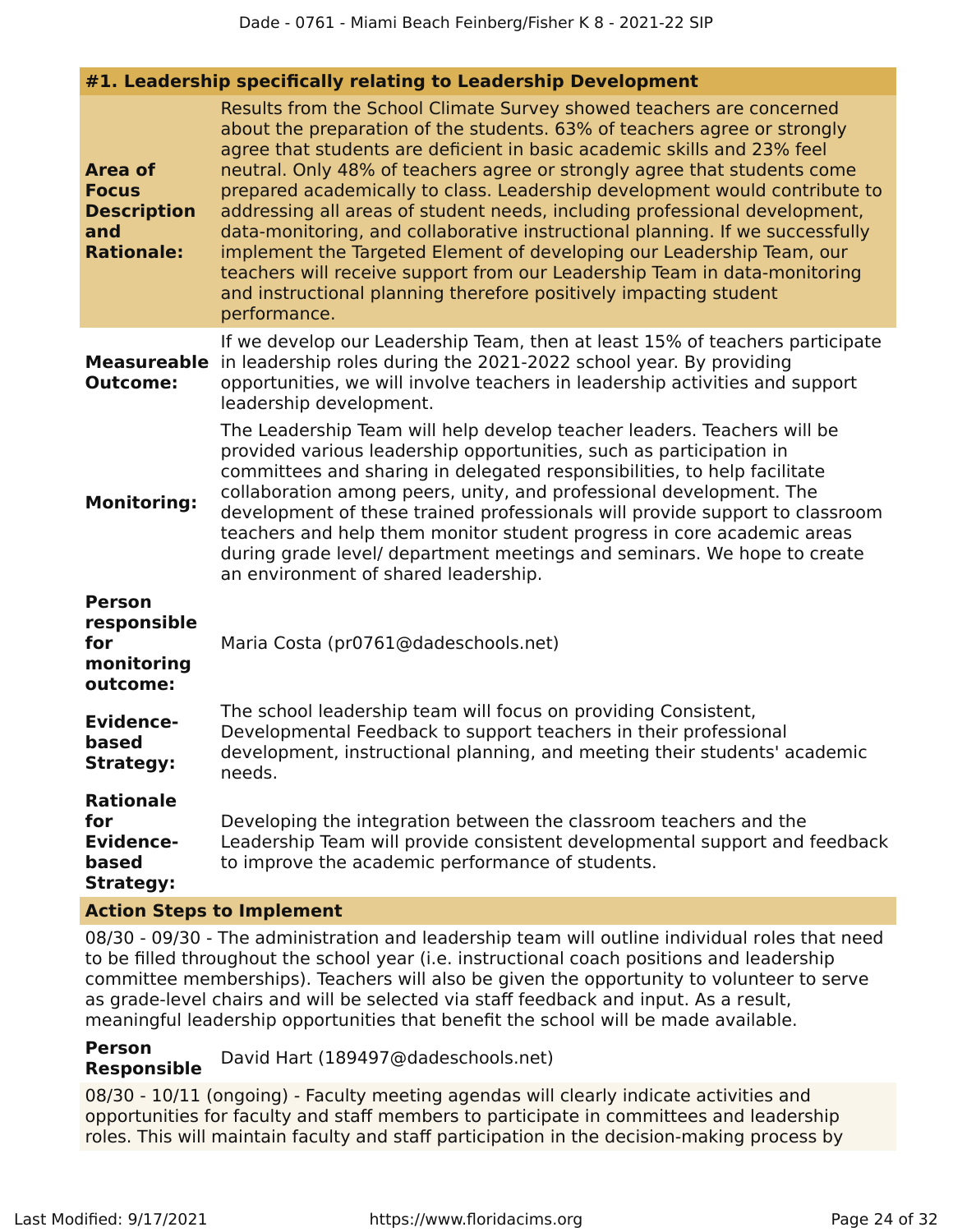encouraging all members to serve on a school-wide committee through committee sign-up drives. As a result, teachers will have a variety of leadership opportunities to choose from based on their strengths and interests.

#### **Person Responsible** David Hart (189497@dadeschools.net)

08/30 - 10/11 (ongoing) - Teachers will be given opportunities to lead and contribute to the Discipline, Spirit, Parent Engagement, Multicultural Affairs, and/ or School-Wide Incentives committees throughout the school year. As a result, teachers will have a variety of leadership opportunities to participate in throughout the school year.

#### **Person Responsible** Maria Costa (pr0761@dadeschools.net)

08/30 - 10/11 (ongoing) - Leadership committees will attend quarterly meetings and meet additionally as needed to discuss and plan for activities and events that contribute to a positive and productive school culture. These developments will be shared with administration for feedback. As a result, school-wide morale and unity will increase.

**Person Responsible** Maria Costa (pr0761@dadeschools.net)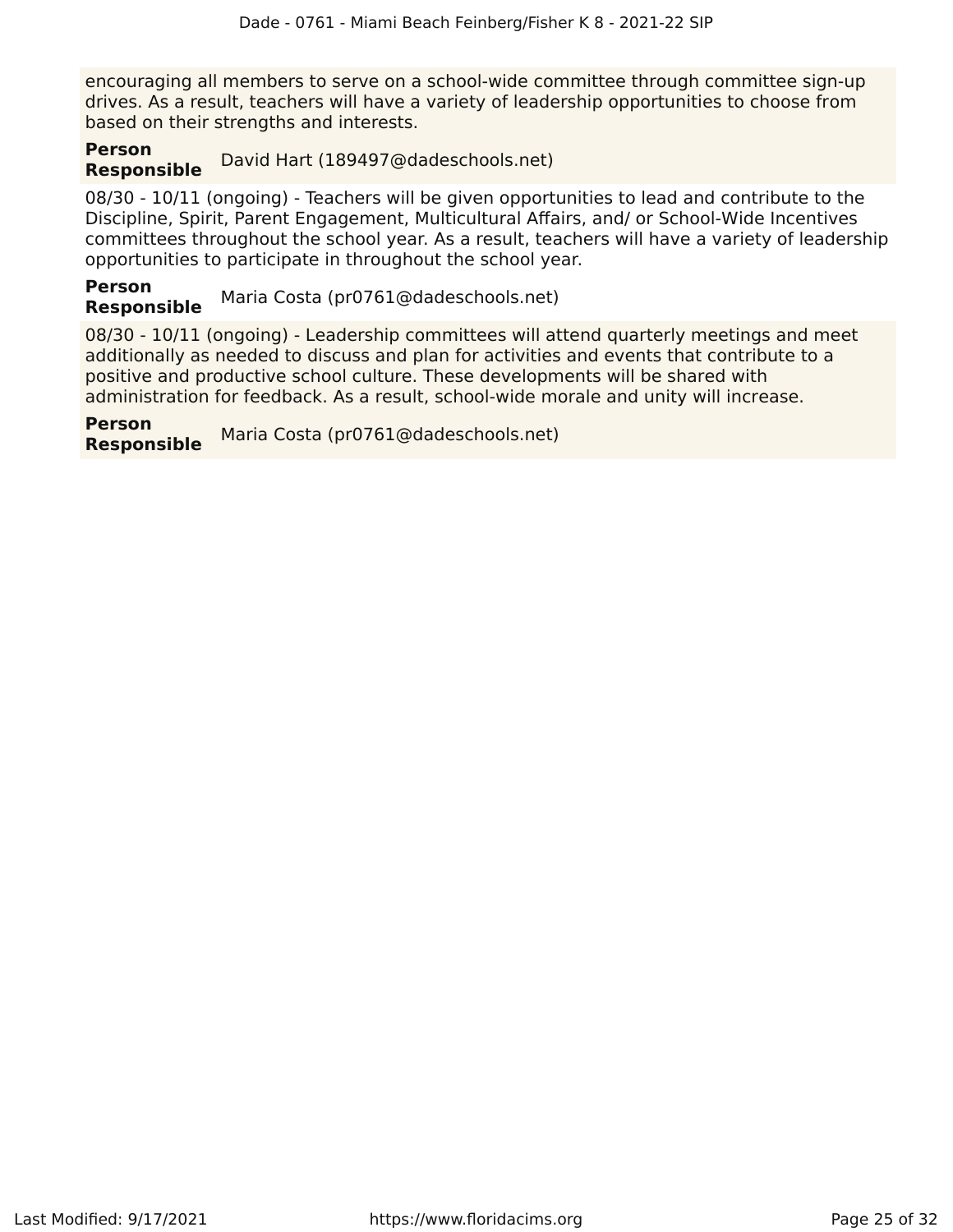|                                                                                  | #2. Culture & Environment specifically relating to Early Warning Systems                                                                                                                                                                                                                                                                                                                                                                                                             |
|----------------------------------------------------------------------------------|--------------------------------------------------------------------------------------------------------------------------------------------------------------------------------------------------------------------------------------------------------------------------------------------------------------------------------------------------------------------------------------------------------------------------------------------------------------------------------------|
| <b>Area of</b><br><b>Focus</b><br><b>Description</b><br>and<br><b>Rationale:</b> | Results in the School Climate survey revealed that teachers are concerned<br>about the preparation of the students. 63% of teachers agree or strongly<br>agree that students are deficient in basic academic skills and 23% feel<br>neutral. Only 48% of teachers agree or strongly agree that students come<br>prepared academically to class. Focusing on Early Warning Systems will help<br>us identify and target at-risk students.                                              |
| <b>Measureable</b><br><b>Outcome:</b>                                            | If we target at-risk students and provide intervention to address deficiencies<br>in academic skills, then the percent of students scoring in Tier 3 of the i-<br>Ready Diagnostic Assessment will decrease by 8 percentage points in ELA<br>and 10 percentage points in Math, as evidenced by a comparison of i-Ready<br>AP1 to AP3 Diagnostic Assessment data.                                                                                                                     |
| <b>Monitoring:</b>                                                               | Instructional coaches will meet with classroom teachers regularly during<br>grade-level/ department meetings to identify and create an intervention plan<br>for at risk students. Instructional coaches and classroom teachers will<br>continue to monitor student progress on iReady, Performance Matters and<br>other measurable data points. Data chats and retention prevention meetings<br>will be conducted between all stakeholders, including parents and<br>administration. |
| <b>Person</b><br>responsible<br>for<br>monitoring<br>outcome:                    | Annie Klian (262953@dadeschools.net)                                                                                                                                                                                                                                                                                                                                                                                                                                                 |
| <b>Evidence-</b><br>based<br><b>Strategy:</b>                                    | Response to Early Warning Systems (EWS) involves establishing a system<br>based on student data to identify students who exhibit behavior or academic<br>performance that puts them at risk of dropping out of school. Response EWS<br>utilizes predictive data, identifies off-task or at-risk students, targets<br>interventions and renewals patterns and root causes.                                                                                                            |
| <b>Rationale</b><br>for<br><b>Evidence-</b><br>based<br><b>Strategy:</b>         | Early Warning Systems will assist in targeting the needs of the most<br>vulnerable students. The EWS will provide both classroom teachers and<br>instructional coaches with the tools needed to monitor and assist at risk<br>students.                                                                                                                                                                                                                                              |

#### **Action Steps to Implement**

08/30 - 10/11 (ongoing) - Instructional coaches will meet with classroom teachers monthly and as needed during grade-level/ department meetings to identify and create an intervention plan for at risk students. Students with shortfalls in Reading and Math proficiency will be identified using iReady Diagnostic data reports. As a result, at risk students will be selected for monitoring based on recent and relevant data.

#### **Person Responsible** Georgina Fuentes (320491@dadeschools.net)

08/30 - 10/11 - An intervention plan will be created based on areas of need identified in iReady, standardized assessment data, and topic assessment data. Instructional coaches and classroom teachers will meet to update intervention plans based on student progress on iReady reports, District Topic Assessments, and other measurable data points. As a result, students will receive timely interventions based on their academic needs.

**Person Responsible** Annie Klian (262953@dadeschools.net)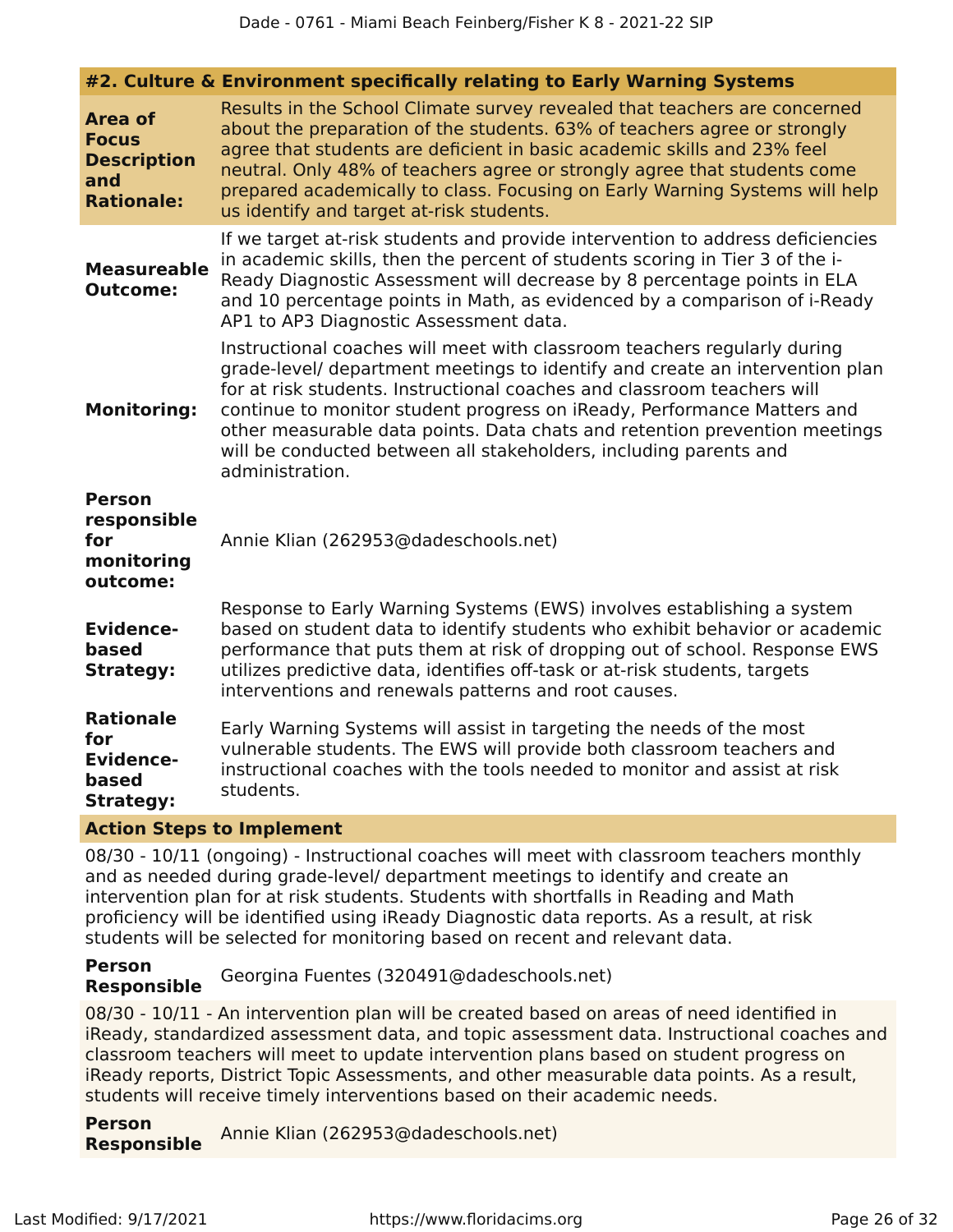08/30 - 10/11 - Parents will be informed of their students' progress by distributing the iReady Parent Letter, which is instrumental in sharing areas for improvement in ELA and Mathematics. Details in the letter include next steps and how parents may assist teachers in advancing the students' academic progress. Teachers will contact parents to discuss the data. Parents will be encouraged to monitor their child's iReady usage and performance. As a result, parents will be informed and engaged in their child's learning.

# **Person**

**Responsible** Pierrela Jeanbaptiste (pierrelaj@dadeschools.net)

08/30 - 10/11 (ongoing) - Collaborative data chats will be conducted quarterly and as needed between teachers, instructional coaches, and administration to review topic assessment data and progress monitoring data in ELA and Math from iReady and Performance Matters. Data chats will focus on current performance and provided interventions to better address the areas of need for each student. As a result, interventions can be adjusted based on student growth and evidence can be gathered regarding their progress.

**Person Responsible** Maria Costa (pr0761@dadeschools.net)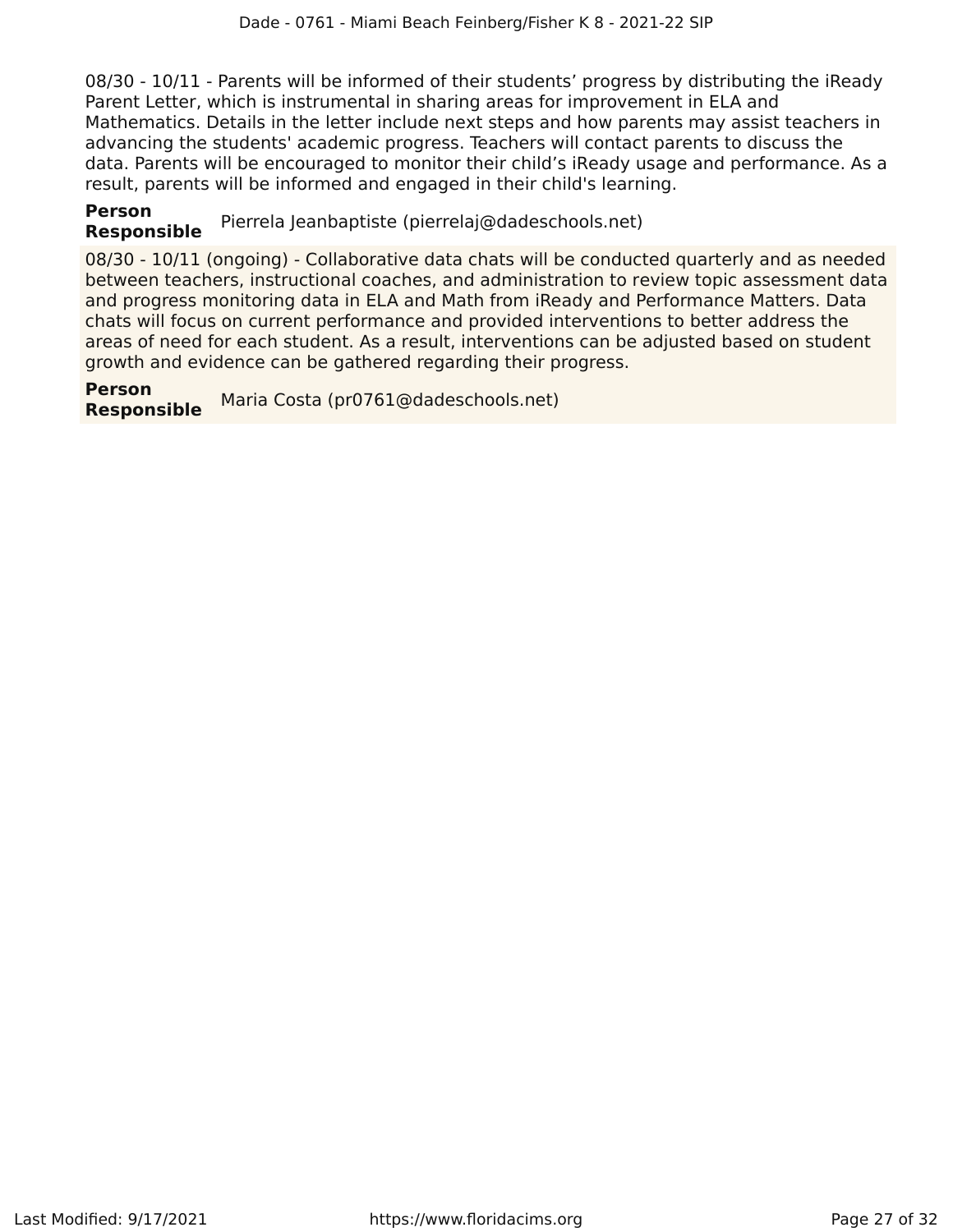#### **#3. Instructional Practice specifically relating to ELA**

| <b>Area of</b><br><b>Focus</b><br><b>Description</b><br>and<br><b>Rationale:</b> | Continuing to integrate Differentiation during instruction and intervention will<br>allow us to identify and meet students' individualized needs and increase<br>their opportunities to succeed academically. According to 2019 standardized<br>testing data, ELA sub-groups in Learning Gains L25% all decreased. 63% of<br>students scored below Level 3 on the 2021 statewide, standardized English<br>Language Arts (ELA) assessment. 34% percent of 3rd grade students scored<br>Level 3 or Above in the 2021 statewide, standardized ELA assessment.<br>According to iReady Spring 2021 Reading Diagnostic data: 31% of<br>kindergarten students, 53% of 1st grade students, 72% percent of 2nd grade<br>students, and 57% of 3rd grade students scored below grade level and<br>therefore may not be on track to score Level 3 or above on the future 3rd<br>grade statewide, standardized ELA assessment. We can close these gaps in<br>instruction through targeted differentiation strategies.                                   |
|----------------------------------------------------------------------------------|--------------------------------------------------------------------------------------------------------------------------------------------------------------------------------------------------------------------------------------------------------------------------------------------------------------------------------------------------------------------------------------------------------------------------------------------------------------------------------------------------------------------------------------------------------------------------------------------------------------------------------------------------------------------------------------------------------------------------------------------------------------------------------------------------------------------------------------------------------------------------------------------------------------------------------------------------------------------------------------------------------------------------------------------|
| <b>Measureable</b><br><b>Outcome:</b>                                            | If we successfully implement differentiation, then we expect that the percent<br>of students in the lowest 25 percentile making learning gains will increase by<br>at least 2 percentage points in ELA.                                                                                                                                                                                                                                                                                                                                                                                                                                                                                                                                                                                                                                                                                                                                                                                                                                    |
| <b>Monitoring:</b>                                                               | Instructional coaches, interventionists, and paraprofessionals will provide<br>consistent support to teachers for intervention and differentiated instruction.<br>Instructional coaches will monitor teacher participation in district-sponsored<br>trainings and provide professional development in regard to changes in the<br>curriculum and intervention programs. The newly adopted Horizons<br>intervention program for Tier 2 and Tier 3 instruction in K-5 Reading will focus<br>on reviewing fundamental reading skills related to phonics and phonemic<br>awareness. Classroom teachers will implement differentiation in their<br>classrooms, (i.e. small group instruction, data-driven instruction, student-led<br>projects, and iReady individualized instruction). Instructional coaches and<br>teachers will work together to analyze progress monitoring data from iReady<br>diagnostic assessments, Wonders unit-based assessments, and other data<br>points to track student growth and inform instructional planning. |
| <b>Person</b><br>responsible<br>for<br>monitoring<br>outcome:                    | Georgina Fuentes (320491@dadeschools.net)                                                                                                                                                                                                                                                                                                                                                                                                                                                                                                                                                                                                                                                                                                                                                                                                                                                                                                                                                                                                  |
| Evidence-<br>based<br><b>Strategy:</b>                                           | Differentiated Instruction (DI) is a framework for effective teaching that<br>involves providing students with different avenues to learning (often in the<br>same classroom) in terms of acquiring content, processing, constructing, or<br>making sense of ideas, and developing teaching materials and assessment<br>measures so that all students within a classroom can learn effectively,<br>regardless of differences and ability.                                                                                                                                                                                                                                                                                                                                                                                                                                                                                                                                                                                                  |
| <b>Rationale</b><br>for<br><b>Evidence-</b><br>based<br><b>Strategy:</b>         | Teachers will use data and strategies learned during professional<br>development in their instructional planning and delivery in order to<br>effectively implement differentiation strategies that will promote all students'<br>learning and growth in ELA.                                                                                                                                                                                                                                                                                                                                                                                                                                                                                                                                                                                                                                                                                                                                                                               |
|                                                                                  |                                                                                                                                                                                                                                                                                                                                                                                                                                                                                                                                                                                                                                                                                                                                                                                                                                                                                                                                                                                                                                            |

#### **Action Steps to Implement**

08/30 - 10/11 (ongoing) - Teachers will utilize standards-aligned assessment data, such as Wonders Unit-based Weekly Assessments for K-5, Reading Inventories from the Read 180/ System 44 intervention program for 6-8, Horizons Diagnostic for phonics and phonemic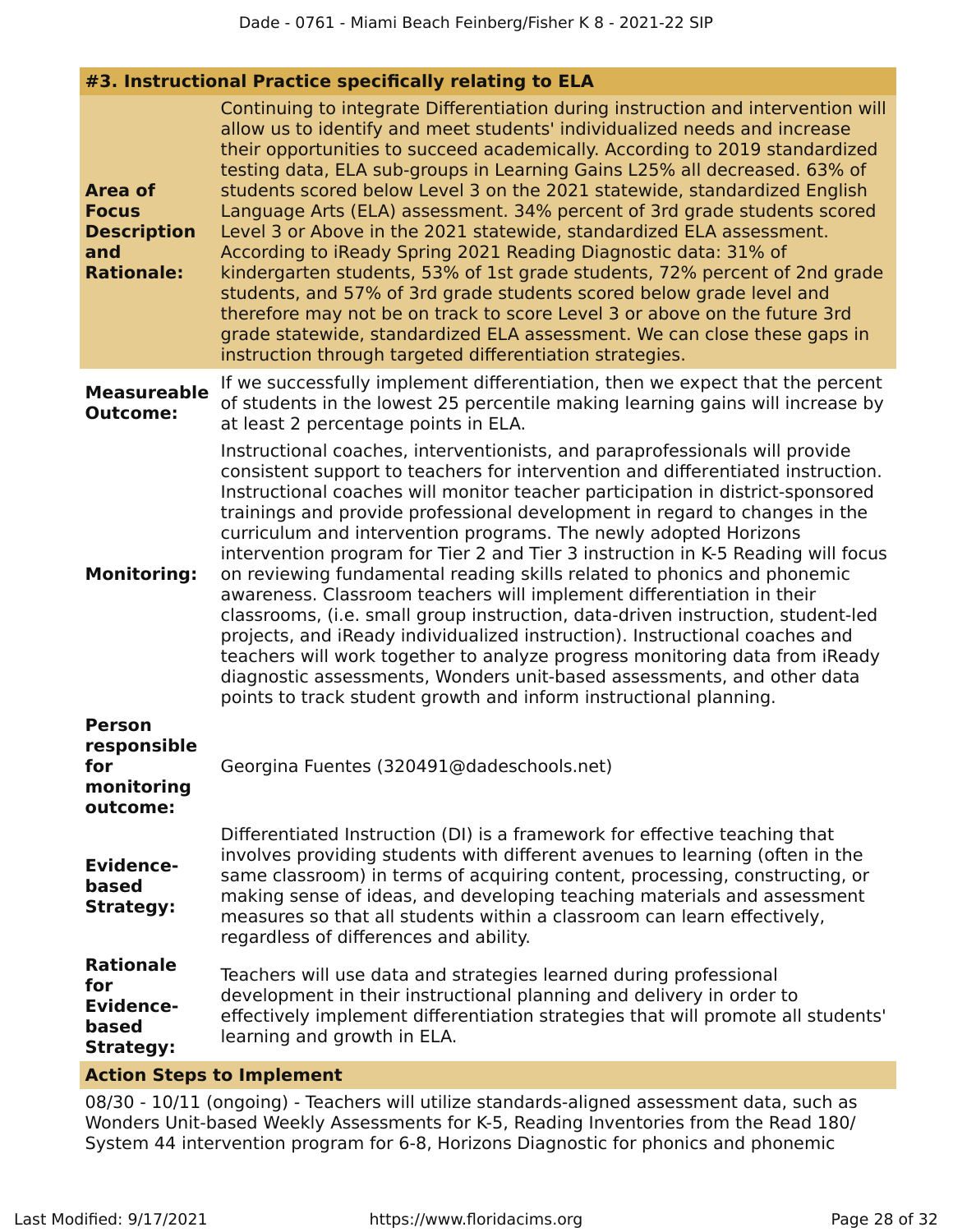awareness for K-5, Savvas Selection Tests for 6-8, and iReady Reading Diagnostic assessment data for K-8, to determine and address deficiencies based on student need. As a result, teachers will use various platforms to stay up-to-date with data analysis to inform instruction.

#### **Person**

# **Responsible** Georgina Fuentes (320491@dadeschools.net)

08/30 - 10/11 (ongoing) - Teachers will create flexible student groupings based on formal and informal formative assessment data in order to address standards-based instructional needs. Evidence-based teaching tools will target Tier 2 & 3 students in K-5 and the lowest 35% in 6-8. As a result, teachers will have student groups that reflect DI instruction.

**Person Responsible** Georgina Fuentes (320491@dadeschools.net)

08/30 - 10/11 (ongoing) - Instructional Coaches will collaborate with and support teachers in both analyzing student data and planning for differentiated instruction. As a result, teachers will have appropriate resources and lesson plans that reflect DI instruction.

**Person Responsible** Danae Cid (ciddanae@dadeschools.net)

08/30 - 10/11 (ongoing) - During monthly walk-throughs, administration and instructional coaches will monitor the implementation of small group and differentiated instruction at all academic levels. Flexible student groupings, classroom instructional rotations, student-led projects, and lesson plans that detail differentiated instruction will be observed. As a result, teachers will demonstrate evidence of DI instruction routinely taking place in their class.

**Person Responsible** David Hart (189497@dadeschools.net)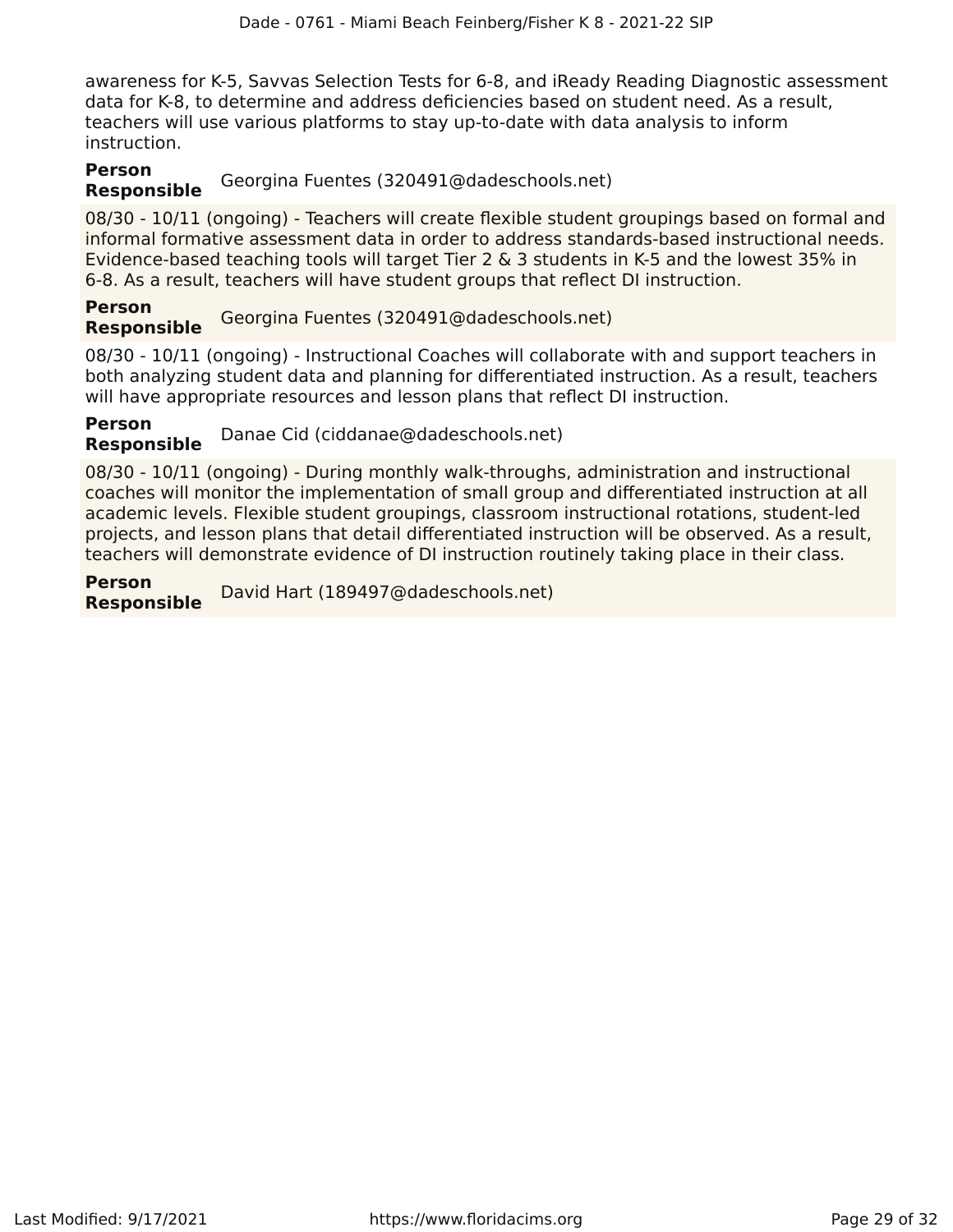|                                                                                  | #4. Instructional Practice specifically relating to Instructional Coaching                                                                                                                                                                                                                                                                                                                                                                                                                                                                                                                                                                                                                                                                                                                                                                                                                   |
|----------------------------------------------------------------------------------|----------------------------------------------------------------------------------------------------------------------------------------------------------------------------------------------------------------------------------------------------------------------------------------------------------------------------------------------------------------------------------------------------------------------------------------------------------------------------------------------------------------------------------------------------------------------------------------------------------------------------------------------------------------------------------------------------------------------------------------------------------------------------------------------------------------------------------------------------------------------------------------------|
| <b>Area of</b><br><b>Focus</b><br><b>Description</b><br>and<br><b>Rationale:</b> | Focusing on developing Instructional Coaching will allow us to support<br>teachers in instructional planning for core subject areas and monitoring<br>student performance and data. According to 2019 standardized testing data,<br>the majority of our subgroups in Math Achievement, Learning Gains, and<br>Learning Gains L25% decreased. ELA sub-groups in Learning Gains L25% all<br>decreased. According to 2021 standardized testing data, we decreased by 2<br>percentage points from 59% to 57% in ELA Learning Gains and increased by<br>1 percentage point from 51% to 52% in ELA Learning Gains for students in<br>the lowest 25%. According to 2021 standardized testing data, we decreased<br>by 11 percentage points from 61% to 50% in Math Learning Gains and<br>decreased by 7 percentage points from 56% to 49% in Math Learning Gains<br>for students in the lowest 25%. |
| <b>Measureable</b><br><b>Outcome:</b>                                            | If we successfully implement instructional coaching in Reading, Math, STEAM,<br>and International Baccalaureate (IB), then our L25 students will increase their<br>learning gains by a minimum of 2 percentage points in ELA and 4 percentage<br>points for Math as evidenced by the 2022 state assessments.                                                                                                                                                                                                                                                                                                                                                                                                                                                                                                                                                                                 |
| <b>Monitoring:</b>                                                               | The instructional coaches will participate in common planning meetings,<br>quarterly data chats with grade levels/ departments, adjust groups based on<br>current data in real-time, and participate in regular walk-throughs to ensure<br>that quality instruction is taking place and observe the implementation of<br>differentiated instruction. Coaches will review lesson plans for indication of<br>differentiation, especially for L25 students. Data analysis of assessments,<br>iReady, and Performance Matters will be reviewed with the teachers to<br>observe progress.                                                                                                                                                                                                                                                                                                         |
| <b>Person</b><br>responsible<br>for<br>monitoring<br>outcome:                    | David Hart (189497@dadeschools.net)                                                                                                                                                                                                                                                                                                                                                                                                                                                                                                                                                                                                                                                                                                                                                                                                                                                          |
| <b>Evidence-</b><br>based<br><b>Strategy:</b>                                    | Instructional Support/ Coaching is when teachers work together to set a<br>measurable goal to improve instructional outcomes. Coaching Cycles focus<br>on the identified goal and increases the achievement and engagement of<br>every student by bringing out the best performance of every teacher.<br>Coaches use both student-centered and teacher-centered methods to help<br>teachers improve the decisions they make about their instruction.                                                                                                                                                                                                                                                                                                                                                                                                                                         |
| <b>Rationale</b><br>for<br><b>Evidence-</b><br>based<br><b>Strategy:</b>         | Instructional Support/ Coaching will ensure that teachers are using relevant,<br>recent, and standards-based data in their instructional planning and that the<br>most effective strategies are used in intervention to meet all students' needs.                                                                                                                                                                                                                                                                                                                                                                                                                                                                                                                                                                                                                                            |
| <b>Action Steps to Implement</b>                                                 |                                                                                                                                                                                                                                                                                                                                                                                                                                                                                                                                                                                                                                                                                                                                                                                                                                                                                              |

08/30 - 09/12 - Instructional coaches will disaggregate and disseminate state assessment data to teachers. Teachers will use this data to identify L25 and at-risk students in order to inform their student groupings and instruction. As a result, teachers will have relevant background knowledge on each student to inform student groupings.

**Person Responsible** Georgina Fuentes (320491@dadeschools.net)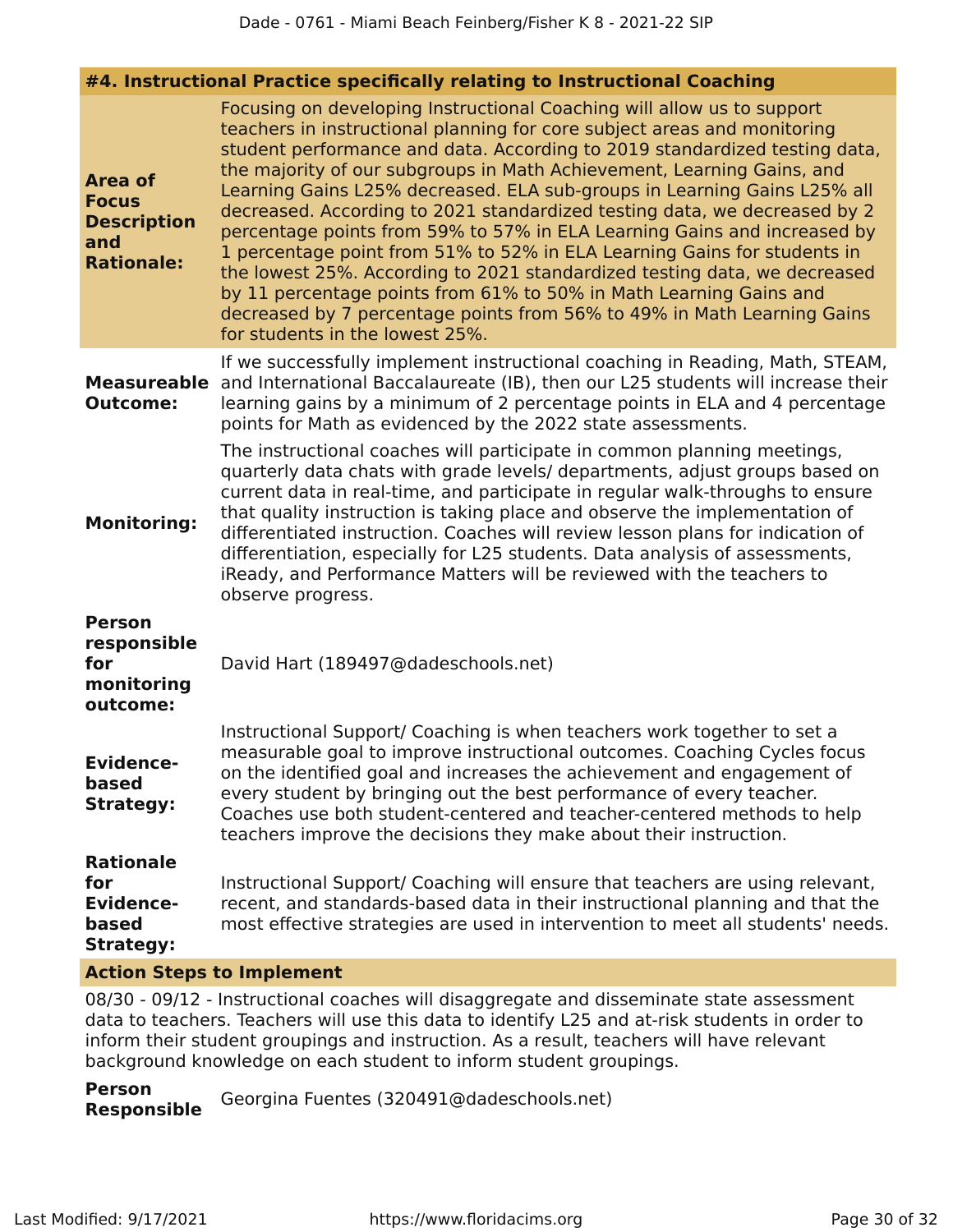08/30 - 10/11 - Instructional coaches will facilitate school-site professional development and collaborative planning sessions on developing I.B. unit planners. During these sessions, multi-disciplinary grade level teams will collaborate to create and update I.B. lessons based on current Primary Years Programme (PYP) and Middle Years Programme (MYP) objectives and key concepts. As a result, teachers will be able to create and implement IB unit planner lessons.

### **Person**

# **Responsible** Pierrela Jeanbaptiste (pierrelaj@dadeschools.net)

08/30 - 10/11 - Instructional coaches will develop and present ongoing school-site professional development sessions on developing S.T.E.A.M. lessons. During this professional development session, multi-disciplinary grade level teams will engage in collaborative planning to create standards-aligned S.T.E.A.M. lessons. As a result, teachers will be able to create and implement S.T.E.A.M 5.0 matrix lessons.

**Person Responsible** Renee Carrillo (reneecarrillo@dadeschools.net)

08/30 - 10/11 (ongoing) - Instructional coaches will participate in common planning meetings, co-planning sessions, quarterly data chats with grade levels/ departments, and regular walk-throughs to observe the implementation of differentiated instruction and provide consistent feedback. As a result, teachers will feel supported in effectively meeting students' needs through their instructional practices.

**Person Responsible** David Hart (189497@dadeschools.net)

#### **Additional Schoolwide Improvement Priorities**

Using the [SafeSchoolsforAlex.org,](https://www.safeschoolsforalex.org/fl-school-safety-dashboard/) compare the discipline data of the school to discipline data across the state and provide primary or secondary areas of concern that the school will monitor during the upcoming school year. Include how the school culture and environment will be monitored through the lens of behavior or discipline data.

**According to the discipline data in SafeSchoolsforAlex.org, our school reported 1.3 incidents (i.e. violent, property, drug/public order) per 100 students in the 2019-2020 school year. This rate is less than the Statewide combination school rate of 1.6 incidents per 100 students. The primary area of concern that the school will monitor during the upcoming school year is incidents of bullying, which had 0.4 incidents reported per 100 students. The secondary area of concern is incidents of harassment, which had 0.3 incidents reported per 100 students. Behavior and discipline data will be monitored through Early Warning Systems and the school's Discipline Committee. Our school counselor will monitor the incorporation of Restorative Justice Practices, Social Emotional Learning, and Mindfulness in the classroom.**